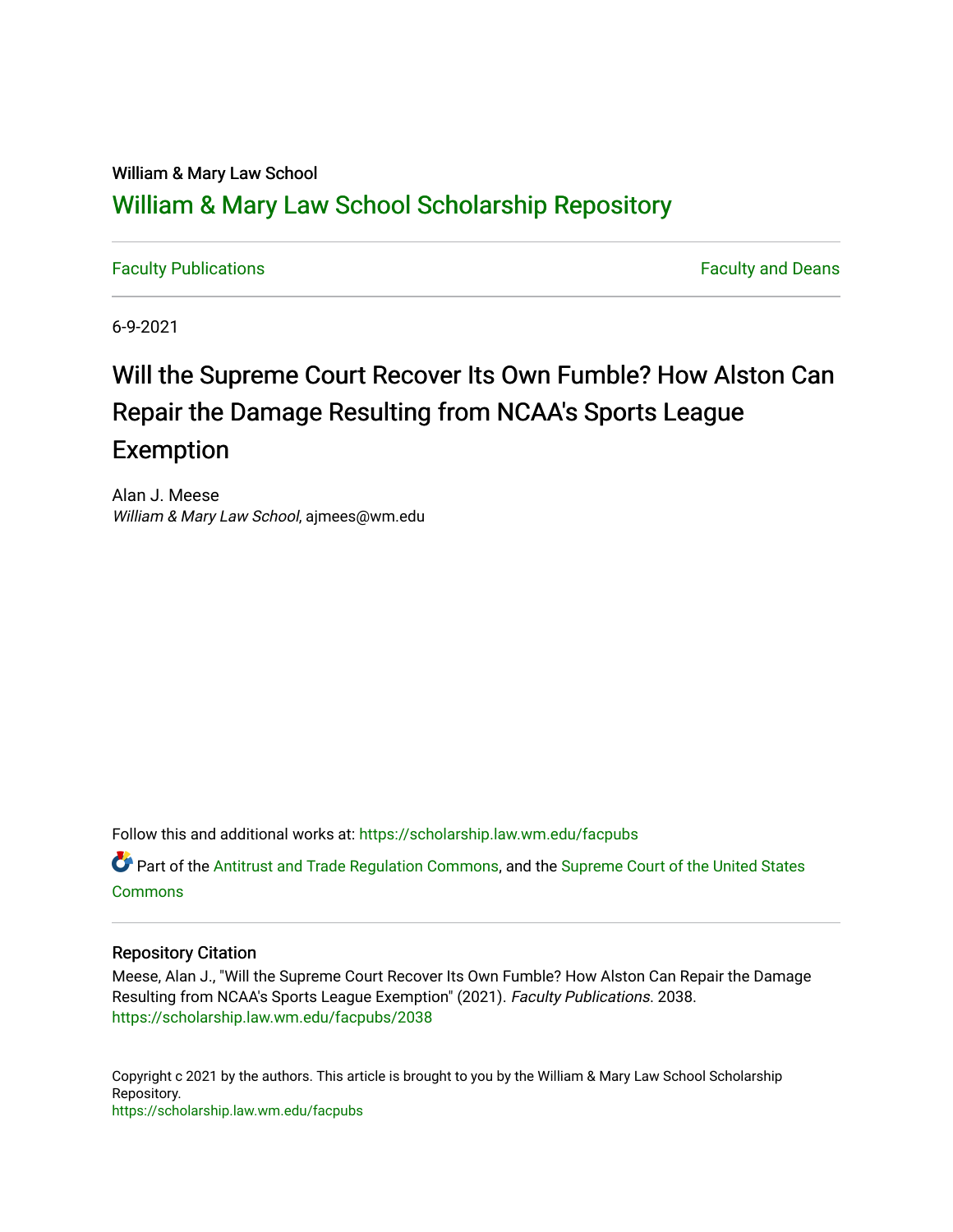## WILL THE SUPREME COURT RECOVER ITS OWN FUMBLE? HOW *ALSTON* CAN REPAIR THE DAMAGE RESULTING FROM *NCAA*'S SPORTS LEAGUE EXEMPTION

#### *Alan J. Meese*\*

#### I. INTRODUCTION

Horizontal restraints are unlawful per se unless a court can identify some redeeming virtue that such restraints may create. In *National Collegiate Athletic Association v. Board of Regents of the University of Oklahoma* ("*NCAA*"),<sup>1</sup> the Supreme Court rejected this standard, refusing to condemn horizontal restraints on price and output imposed by the NCAA without specifying any possible redeeming virtues.2 The Court emphasized that other restraints not before the Court were necessary to create and maintain athletic competition like that supervised by the NCAA.3 This exemption for sports leagues ensures that all restraints imposed by such entities merit Rule of Reason scrutiny, regardless of how harmful they appear.

Building on a forthcoming article,<sup>4</sup> this Essay contends that *NCAA*'s sports league exemption contravenes traditional antitrust principles, including the ancillary restraints doctrine (which *NCAA* ignored). This Essay also argues that the exemption increases the number of false negatives and potentially impedes the conduct of Rule of Reason analysis. Finally, this Essay explains how the exemption inspired and informed an ill-advised doctrinal innovation, the socalled "Quick Look" methodology of Rule of Reason analysis, whereby courts condemn certain restraints "in the twinkling of an eye."5 Some lower courts have recently extrapolated from this approach and exempted restraints limiting rivalry for the services of student

<sup>\*</sup>. Ball Professor of Law and Co-Director, Center for the Study of Law and Markets, William & Mary Law School. The author thanks the editors of the *Wake Forest Law Review*, both print and online editions, for their thoughtful edits and diligent efforts.

<sup>1.</sup> 468 U.S. 85 (1984).

<sup>2.</sup> *Infra* Part III.

<sup>3.</sup> *Id.*

<sup>4.</sup> *See* Alan J. Meese, *Requiem for a Lightweight: How NCAA Continues to Distort Antitrust Doctrine*, 56 WAKE FOREST L. REV. (forthcoming Dec. 2021).

<sup>5.</sup> *See* Areeda, *infra* note 78, at 37–38.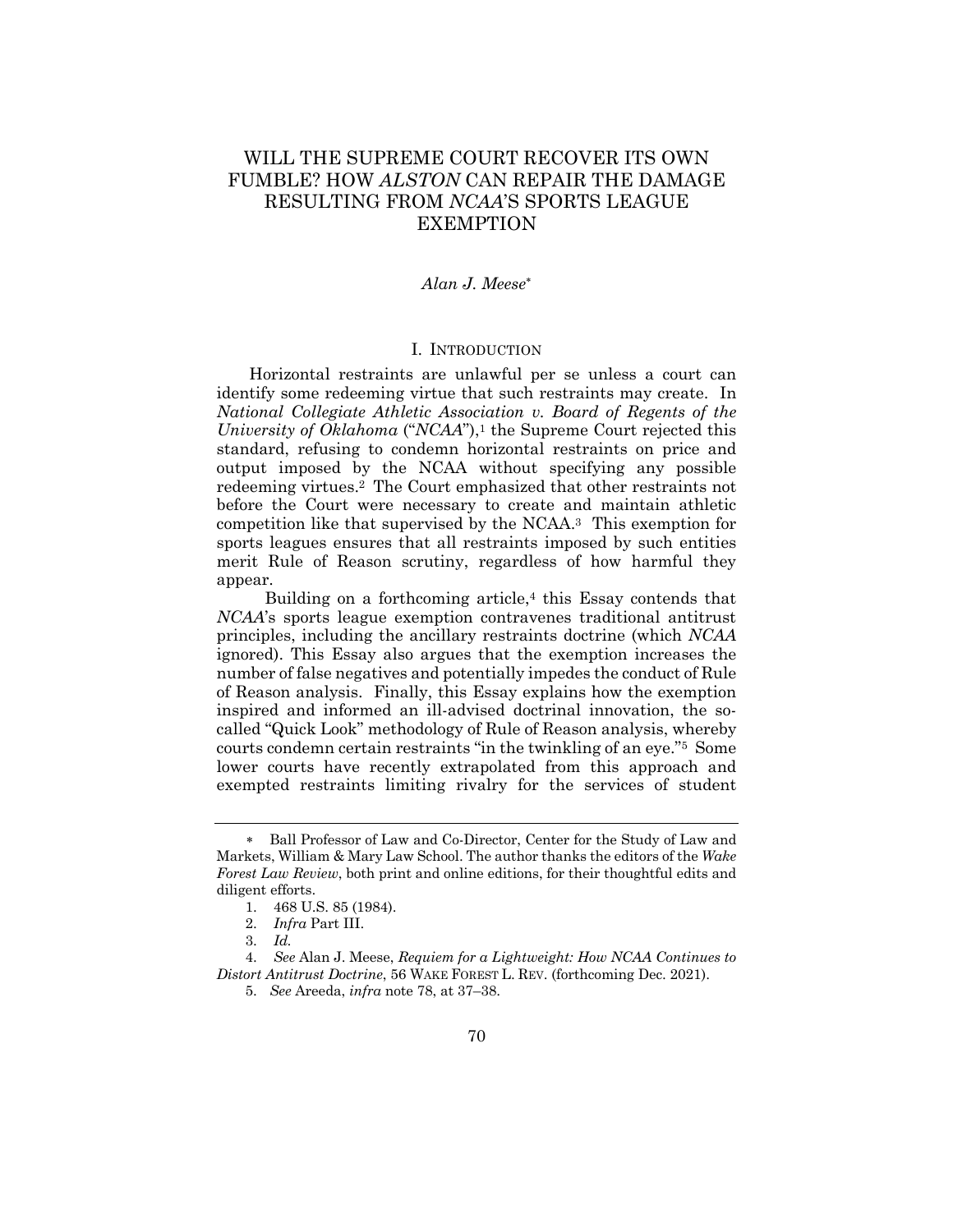athletes from Rule of Reason scrutiny, rendering such restraints lawful *per se*.6

The United States Supreme Court is currently reviewing the Ninth Circuit's holding in *National Collegiate Athletic Association v. Alston*, which condemned NCAA regulations limiting the size of athletic scholarships.7 This Essay provides the *Alston Court* with a roadmap for eliminating the sports league exemption, thereby placing such restraints on equal footing with restraints imposed by other entities. The Essay also advises the Court to reject lower court decisions that built upon the Quick Look doctrine and have treated restraints governing student athlete eligibility as lawful *per se*, thus exempting them from Rule of Reason scrutiny. Finally, the Essay concludes that the restraints before the Court in *Alston* may well produce cognizable antitrust benefits by overcoming the market failure that would result from unbridled rivalry for the services of student athletes. The Essay submits that the Court should articulate a Rule of Reason methodology in *Alston* that reflects the nontechnological nature of such efficiencies.

#### II. THE RULE OF REASON AND THE *PER SE* RULE

The Sherman Act bans agreements "in restraint of trade."8 In *Standard Oil Co. of New Jersey v. United States,*<sup>9</sup> the Court read the Act to prohibit only agreements that restrain trade "unreasonably,"10 *i.e.*, produce monopoly or its consequences: higher prices, reduced output. and/or reduced quality.11 Ordinary application of this Rule of Reason is fact-intensive, requiring plaintiffs to establish that the restraint produces concrete antitrust harm.12 But certain restraints are "unlawful *per se*," and do not warrant full-blown analysis.13 In *Northern Pacific Railway Co. v. United States* ("*NPR*"), the Court articulated a two-part standard for determining whether restraints in a particular category are always unreasonable and thus unlawful *per se*.14 *NPR* requires courts to ask two questions about restraints in the category: do such restraints produce a "pernicious effect on competition" and, if so, do they also always lack redeeming virtues.15

Despite *NPR*'s reference to pernicious *effects*, application of this first prong does not require a judicial prediction that restraints will

<sup>6.</sup> See *infra* nn.96–98.

<sup>7.</sup> 958 F.3d 1239 (9th Cir.), *cert. granted sub nom.*, 141 S.Ct. 1231 (2020) (mem.).

<sup>8.</sup> 15 U.S.C. § 1.

<sup>9.</sup> 221 U.S. 1 (1911).

<sup>10.</sup> *Id.* at 51.

<sup>11.</sup> *Id.* at 52 (listing three "evils which led to the public outcry against monopolies").

<sup>12.</sup> Cont'l T.V. v. GTE Sylvania, Inc., 433 U.S. 36, 49 n.15 (1977).

<sup>13.</sup> *See generally* N. Pac. Ry. Co. v. United States ("*NPR*"), 356 U.S. 1 (1958).

<sup>14.</sup> *Id.* at 5.

<sup>15.</sup> *Id.*; *see also Sylvania*, 433 U.S. at 50 (quoting *NPR* with approval).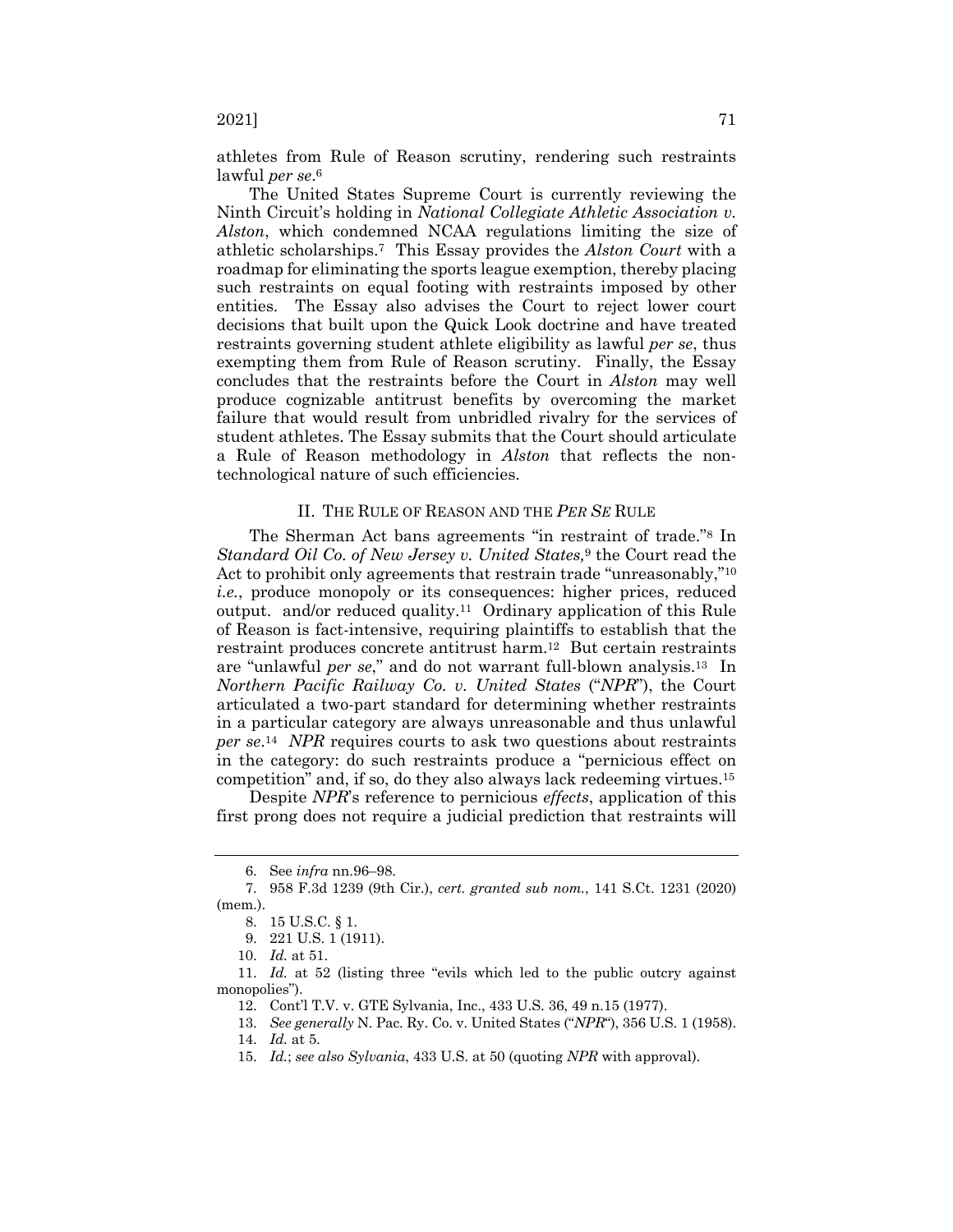produce actual economic harm.16 Instead, courts treat elimination of rivalry as itself a "pernicious effect."17 Numerous garden variety restraints, including formation of partnerships and restraints ancillary thereto, produce a "pernicious effect" under this prong.18 Whether this standard condemns a restraint thus turns on the second prong, namely, whether restraints lack redeeming virtues.19 For example, price fixing between two independent lawyers is unlawful *per se* because such agreements cannot create redeeming virtues.20 But formation of a partnership by the same lawyers might produce redeeming virtues and thus merits Rule of Reason treatment.21 Both restraints extinguish horizontal price rivalry. But formation of the partnership may also produce redeeming virtues.22

The *NPR* standard post-dates the ancillary restraints doctrine.<sup>23</sup> But both doctrines ultimately ask the same question about horizontal restraints: can eliminating rivalry also produce efficiency benefits? While the *NPR* standard takes a categorical approach, the ancillary restraints doctrine applies case-by-case.24 Repeated applications of the ancillary restraints doctrine could establish that particular

23. *See generally* United States v. Addyston Pipe & Steel Co., 85 F. 271 (6th Cir. 1898) (articulating the ancillary restraints doctrine sixty years before NPR).

24. *Compare* N. Pac. Ry. Co. v. United States ("*NPR*"), 356 U.S. 1, 5 (stating that "[the] principle of *per se* unreasonableness . . . makes the type of restraints proscribed by the Sherman Act more certain . . . ."), *with Addyston Pipe*, 85 F. 271 at 282–83 (illustrating that the "very statement of the rule" implies that the court must determine whether "the contract [at issue is] one in which there is a main purpose, to which the covenant in restraint of trade is merely ancillary").

<sup>16.</sup> Alan J. Meese, *Price Theory, Competition, and the Rule of Reason*, 2003 U. ILL. L. REV. 77, 94–95 (2003) (recognizing that the Court defines "anticompetitive" broadly).

<sup>17.</sup> *Id.* at 94 (explaining that the Court has "equated the term ['competition'] with 'rivalry' for the purpose of *per se* analysis, with the result that any coordination of previously independent activity is anticompetitive").

<sup>18.</sup> *Id.* at 95.

<sup>19.</sup> *Id.* at 96.

<sup>20.</sup> *See id.* at 96–98.

<sup>21.</sup> *See* Robert H. Bork, *The Rule of Reason and the Per Se Concept: Price Fixing and Market Division II*, 75 YALE L. J. 373, 383 (1966) (distinguishing between antitrust's treatment of naked price fixing and "close-knit combinations" such as partnerships on this basis); Richard A. Givens, *Affirmative Benefits to Industrial Mergers and Section 7 of the Clayton Act*, 36 IND. L. J. 51, 52–53 (1960) (concluding that "'lack of any redeeming virtue' is the chief distinction between those kinds of loose-knit combinations which are held in unreasonable restraint of trade in and of themselves and the close-knit combinations"); Alan J. Meese, *In Praise of All or Nothing Dichotomous Categories: Why Antitrust Law Should Reject the Quick Look*, 104 GEO. L.J. 835, 849–51 (2016) (explaining the *NPR* standard's disparate treatment of naked price fixing and the formation of partnerships).

<sup>22.</sup> Bork, *supra* note 21, at 383.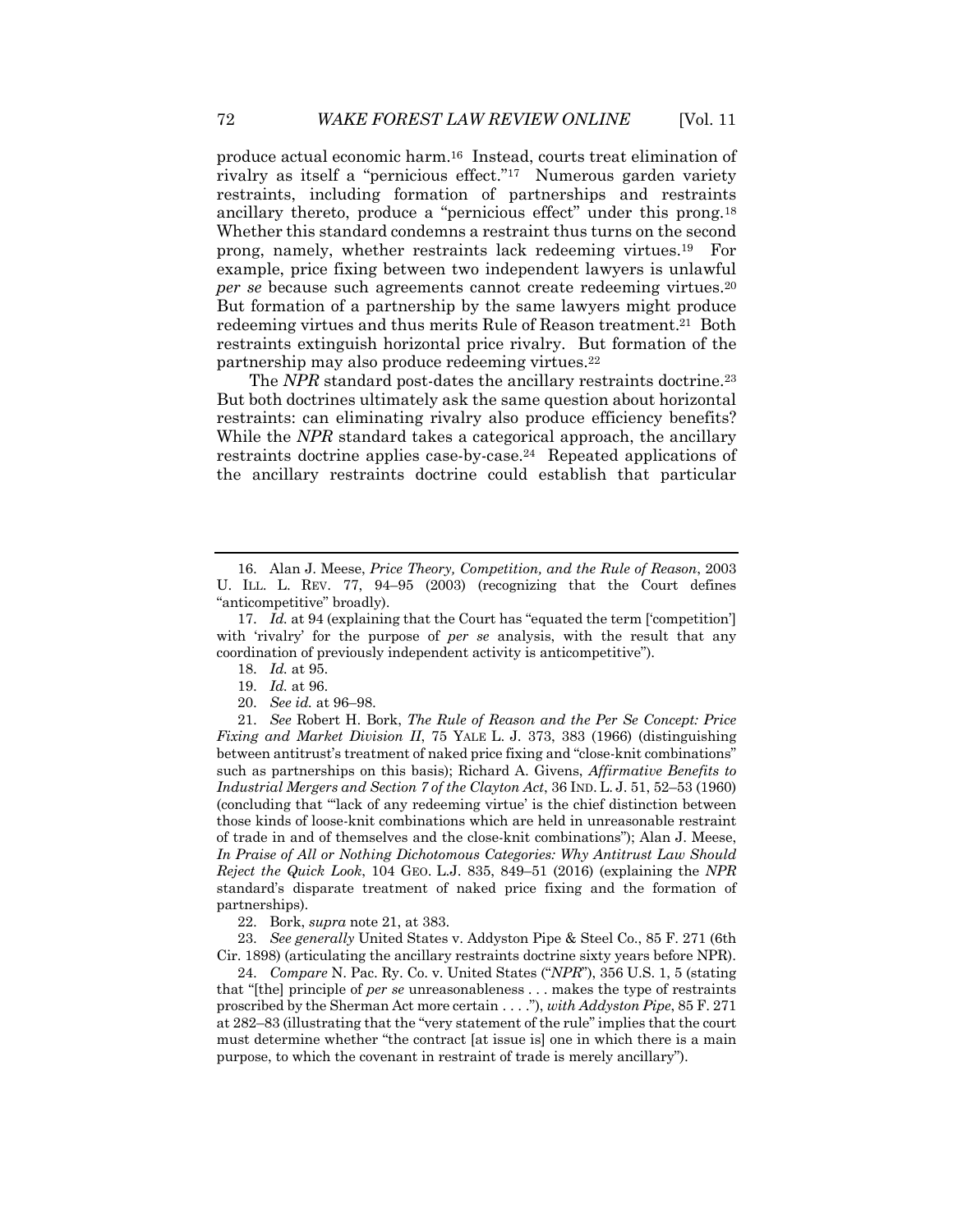categories of restraints never or sometimes produce redeeming virtues, thus informing application of the *NPR* standard.25

If restraints cannot produce such virtues, courts may safely conclude that parties have invested resources to create an agreement that restricts rivalry with no prospect of efficiencies. This conclusion implies that the parties believe they can exercise market power.<sup>26</sup> Even if the parties are incorrect, condemnation of such restraints does no harm and deters future price fixing.27

 If restraints may produce such virtues, further inquiry is warranted regarding their ultimate impact. Moreover, a court assessing such restraints under full-blown Rule of Reason analysis must begin by assuming that the restraint before it might produce such benefits and calibrate the methodology of such inquiry accordingly.

The Court initially recognized very few redeeming virtues, limiting the category to what Nobel Laureate Oliver Williamson describes as technological efficiencies.28 Beginning with *Continental T.V. v. GTE Sylvania, Inc.*,<sup>29</sup> the Court has repeatedly recognized a different category of virtues—namely, correction of market failures that would occur if parties to the restraint had instead continued unbridled rivalry.30 As this Essay submits, the methodology of fullblown Rule of Reason analysis should turn upon the nature of these virtues.

29. 433 U.S. 36 (1977).

<sup>25.</sup> *See* Arizona v. Maricopa Cnty. Med. Soc'y, 457 U.S. 332, 344 (1982) (explaining that restraints are condemned as unlawful *per se* "[o]nce experience with a particular kind of restraint enables the Court to predict with confidence that the Rule of Reason will condemn it").

<sup>26.</sup> *See* FTC v. Superior Ct. Trial Lawyers Ass'n, 493 U.S. 411, 435 n.18 (1990) ("Very few firms that lack power to affect market prices will be sufficiently foolish to enter into conspiracies to fix prices.") (quoting R. BORK, THE ANTITRUST PARADOX, 269 (1978)); Rothery Storage v. Atlas Van Lines, 792 F.2d 210, 221 (D.C. Cir. 1986) (Bork, J., for the court).

<sup>27.</sup> Areeda, *infra* note 78, at 21–22.

<sup>28.</sup> *See* OLIVER E. WILLIAMSON, ECONOMIC INSTITUTIONS OF CAPITALISM, 7 (1985) ("The prevailing orientation toward economic organization [during this period] was that technological features of firm and market organization were determinative."); *see also* Meese, *supra* note 16, at 124–32 (documenting how the Supreme Court relied upon the applied price theory tradition that Williamson discusses when expanding the scope of the *per se* rule).

<sup>30.</sup> *Id.* at 55 (explaining how non-standard agreements could ensure production of services retailers might not provide "in a purely competitive situation").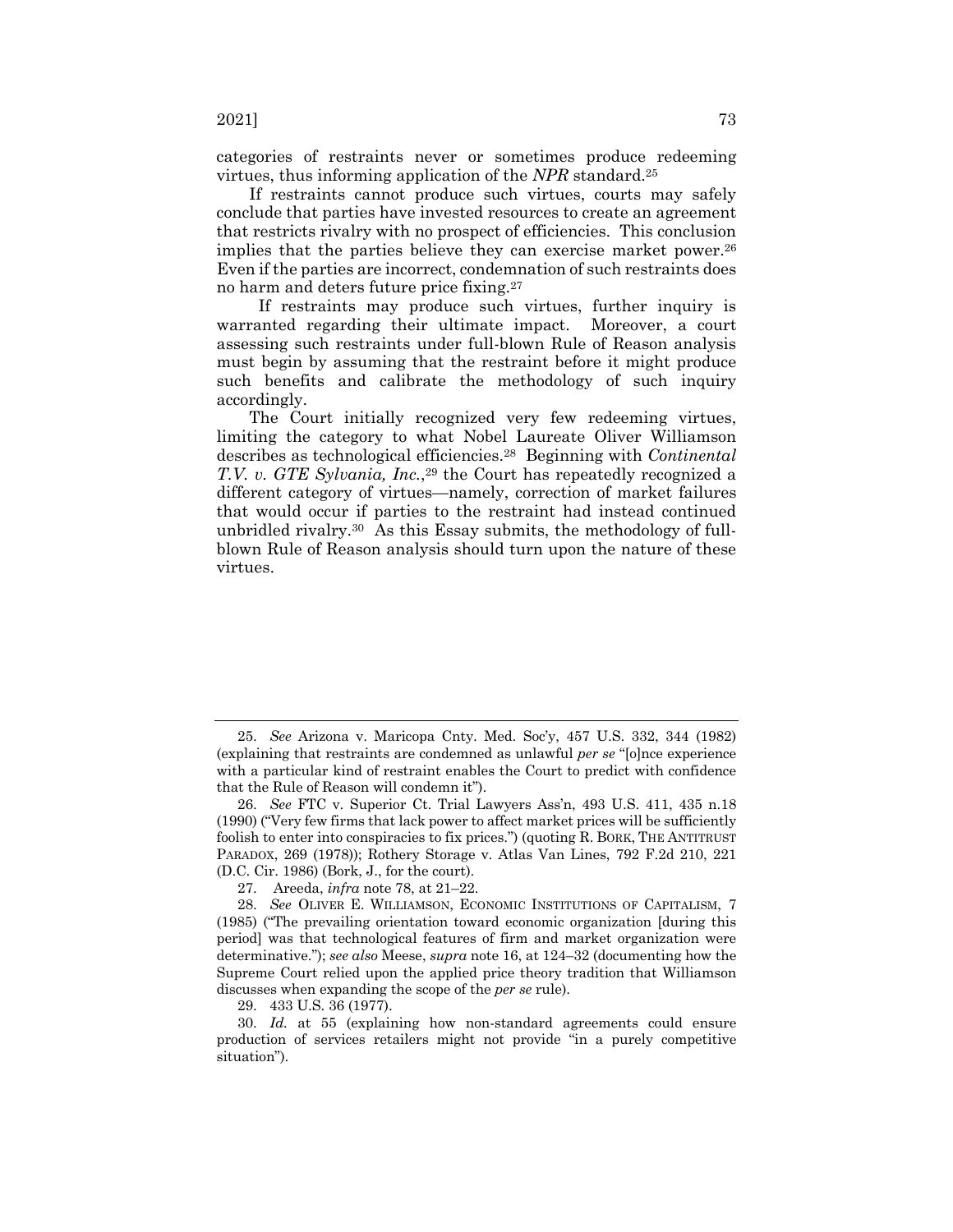#### III. *NCAA*'S MISAPPLICATION/IGNORANCE OF *NPR* AND RESULTING SPORTS LEAGUE EXEMPTION

In *Board of Regents of the University of Oklahoma v. National Collegiate Athletic Association*,31 the Court evaluated an agreement setting the price and output of televised college football games.32 Plaintiffs University of Georgia and University of Oklahoma, who presumably supported restrictions on player compensation, challenged the price and output restrictions.33 Courts at the time defined redeeming virtues narrowly in the horizontal context, banning as unlawful *per se* restraints that seemed plainly ancillary to legitimate ventures.34 Nonetheless, the Tenth Circuit rejected automatic condemnation, at least *arguendo*, and assessed whether the restraints were ancillary to the NCAA's legitimate venture.35 Answering this question in the negative, the court condemned the restraints.<sup>36</sup>

The defendants reiterated their invocation of the ancillary restraints doctrine in the Supreme Court in *NCAA*.37 However, the Court did not mention the *NPR* standard or the ancillary concept. Thus, the Court did not ask whether the restraints might produce redeeming virtues or enhance the efficiency of a valid venture. Instead, the Court immunized the restraints before it from *per se* condemnation because the NCAA had adopted *other* restraints not before the Court that *would* survive *per se* condemnation.38 Such other restraints included horizontal agreements ensuring that players were *bona fide* students and were not semi-professional athletes that vaguely associated with the university.39 These latter rules, the Court said, included bans on paying players.

Lower courts, including the Ninth Circuit in *In re National Collegiate Athletic Association Athletic Grant-in-Aid Cap Antitrust Litigation* ("*Alston*"),40 have properly read *NCAA* to exempt restraints imposed by sports leagues from *per se* condemnation, regardless of whether the restraint may produce redeeming virtues.41 As Professor Hovenkamp has explained, this exemption would "shelter an agreement between member schools fixing the price of admission

39. *Id.* at 102.

<sup>31.</sup> 707 F.2d 1147 (10th Cir. 1983), *aff'd*, 468 U.S. 85 (1984).

<sup>32.</sup> *Id.* at 1149–50.

<sup>33.</sup> *Id.*

<sup>34.</sup> United States v. Topco Assocs., Inc., 405 U.S. 596, 607–12 (1972).

<sup>35.</sup> *Bd. of Regents of the Univ. of Okla.*, 707 F.2d at 1153–54.

<sup>36.</sup> *Id.*

<sup>37.</sup> Brief for Respondents at 23, Nat. Collegiate Athletic Ass'n v. Bd. of Regents of the Univ. of Okla., 468 U.S. 85 (1984) (No. 83-271), 1984 WL 1036477, \*23.

<sup>38.</sup> *NCAA*, 468 U.S. at 101.

<sup>40.</sup> 958 F.3d 1239 (9th Cir. 2020).

<sup>41.</sup> *See, e.g.*, *id.* at 1256; O'Bannon v. NCAA, 802 F.3d 1049, 1069–1070 (9th Cir. 2015); Law v. NCAA, 134 F.3d 1010, 1017–1020 (10th Cir. 1998).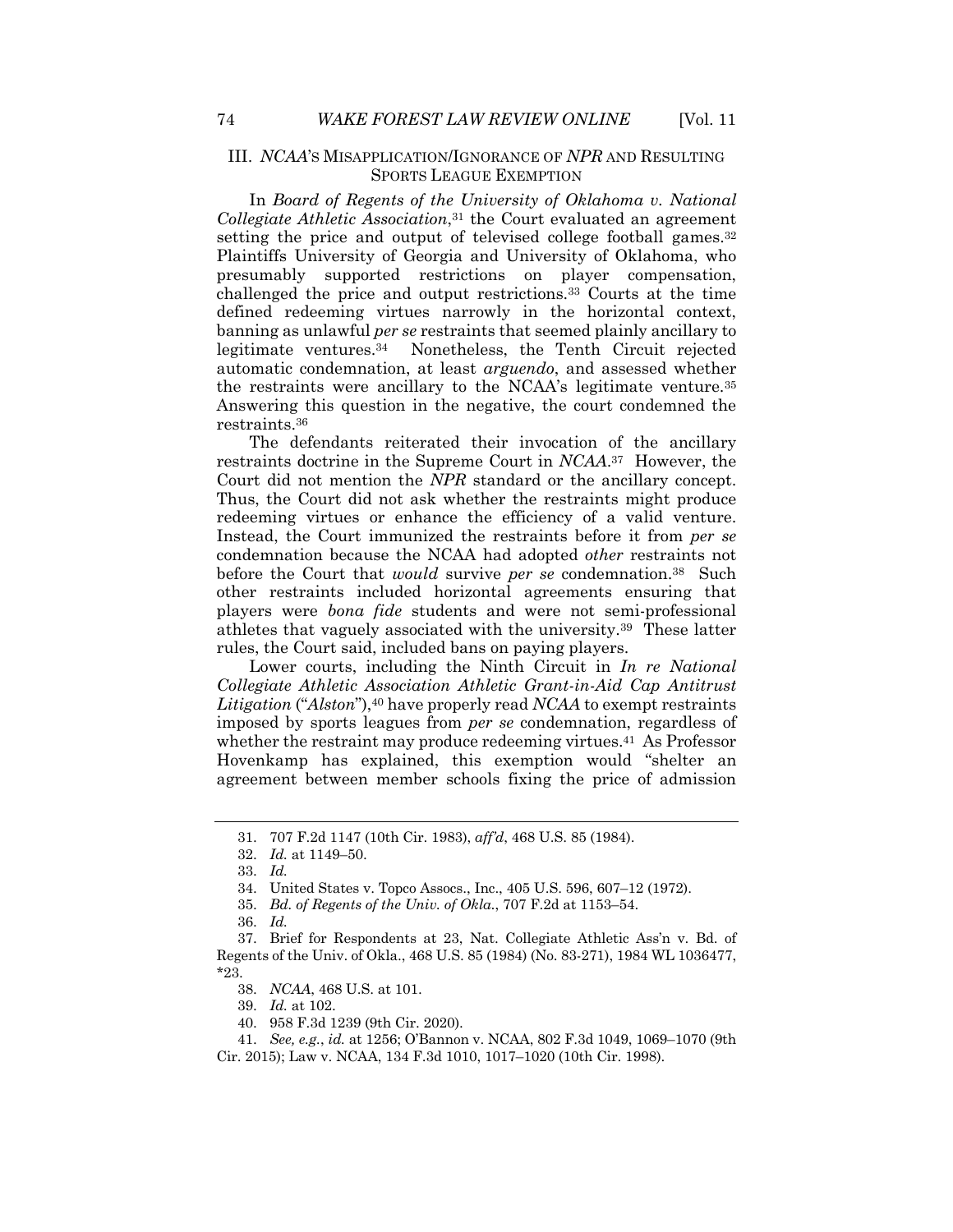$2021$ ]  $75$ 

tickets or of hot dogs purchased in the stands."42 Unlike restraints that merit Rule of Reason scrutiny because they survive the *NPR* standard or the ancillary restraints test, restraints enjoying the sports league exemption will necessarily include entire categories of restraints that would ordinarily be unlawful *per se* because they cannot produce redeeming virtues. Thus, courts cannot assume there is some probability that such restraints might produce redeeming virtues. Instead, courts must assume that application of *NPR*'s second prong would condemn some such restraints as unlawful *per se*.

By invoking restraints not before it to justify the sports league exemption, the Court assumed that such restraints would themselves avoid *per se* condemnation. This assumption was surprising, given the Court's recent condemnation of apparently beneficial horizontal restraints in decisions it expressly reaffirmed.<sup>43</sup> While the Court admitted that restrictions on player compensation prevented price competition, it opined that unbridled rivalry for the services of student athletes would transform the NCAA into a semi-professional league, tarnishing the league's brand—*college* football—associated with an academic tradition.<sup>44</sup> The Court analogized such restraints to vertical agreements that simultaneously restricted intra-brand rivalry but enhanced inter-brand competition by overcoming market failure.45 Lower courts have read this language as retracting the scope of the *per se* rule *vis a vis* horizontal restraints more generally.46

#### IV. THE SPORTS LEAGUE EXEMPTION HAS NO BASIS

*NCAA*'s sports league exemption saved numerous restraints, including those before it, from a substantially overinclusive *per se* rule.47 Many such restraints were likely procompetitive. Perhaps the exemption was a second-best tactic for mitigating the anti-consumer impact of an overly broad *per se* rule. The Supreme Court, however, has undermined this justification by narrowing the scope of the *per se* rule. Moreover, this exemption contradicts basic antitrust principles and has produced other negative consequences, including an additional and stronger exemption, as described below in Part V.

The Court did not explain why antitrust treatment of restraints *not* before it determines the *per se* status of those restraints that are.

<sup>42.</sup> *See* Herbert Hovenkamp, *The NCAA and the Rule of Reason*, 52 REV. INDUS. ORG. 323, 324–26 (2017) (reading *NCAA* in this manner); *see also* Alan J. Meese, *Competition and Market Failure in the Antitrust Jurisprudence of Justice Stevens*, 74 FORDHAM L. REV. 1775, 1791–92 (2006).

<sup>43.</sup> *See, e.g.*, *Topco*, 405 U.S. at 608–12; *see also NCAA*, 468 U.S. at 99 & nn.18–19 (citing *Topco* with approval).

<sup>44.</sup> *NCAA,* 468 U.S. at 101–02.

<sup>45.</sup> *Id.* at 103 ("[A] restraint in a limited aspect of a market may actually enhance market-wide competition.").

<sup>46.</sup> Rothery Storage v. Atlas Van Lines, 792 F.2d 210, 226 (D.C. Cir. 1986); Polk Bros, Inc. v. Forest City Enters., Inc., 776 F.2d 185, 188–89 (7th Cir. 1985).

<sup>47.</sup> *See, e.g.*, *O'Bannon*, 802 F.3d at 1057.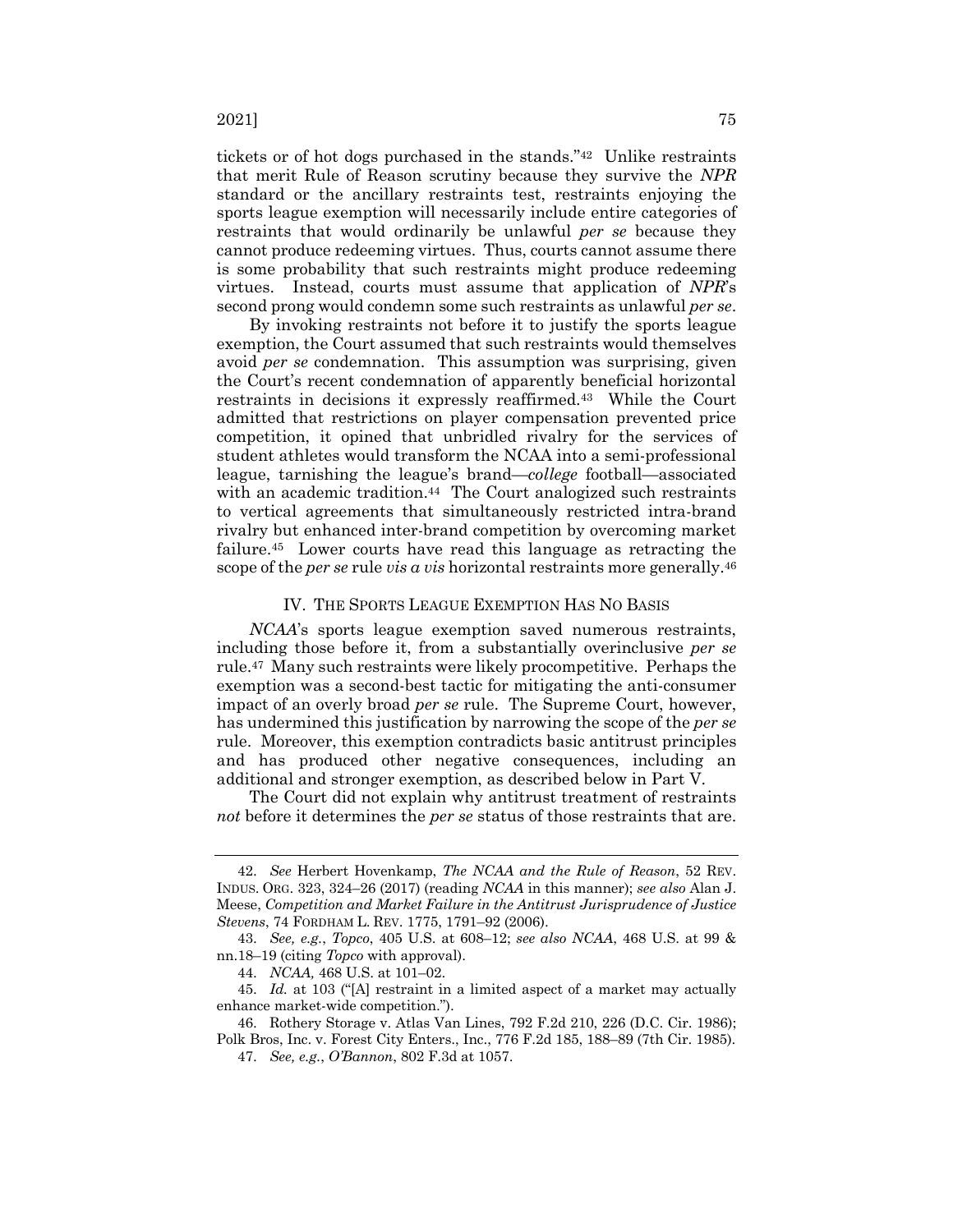Horizontal cooperation is necessary to create and maintain numerous other ventures besides sports leagues.48 However, courts do not immunize restraints imposed by such other ventures from *per se* condemnation simply because the restraints accompany a valid venture. Instead, courts employ the ancillary restraints doctrine to test whether such restraints might produce cognizable benefits that further the venture and thus warrant an additional fact-based assessment.49 The content and nature of this threshold inquiry assumes that sometimes the answer to this question will be "no." That is, some restraints that accompany an otherwise valid joint venture cannot produce any cognizable benefits but will instead simply reduce rivalry *simpliciter*.50 Courts condemn such restraints while allowing the venture to proceed.51

Robert Bork, who rehabilitated the ancillary restraints doctrine, endorsed this approach in a path-breaking article.52 Bork explained that horizontal restraints that accompanied lawful ventures were not ancillary if they were "incapable of adding to the efficiency of the integration which they *seemingly* accompany."53 Bork instanced a restrictive covenant that accompanied formation of a "product safety testing laboratory" by horizontal rivals.54 The formation and operation of the laboratory would constitute lawful concerted action, just like formation and continued operation of the NCAA.55 Still, Bork concluded that the covenant could not be ancillary and was thus unlawful *per se*.56 Bork's analysis confirms that is no reason to treat

50. *See, e.g.*, In re Brunswick Corp., 94 F.T.C. 1174, 1275 (1979) (Pitofsky, Commissioner), *aff'd* 657 F. 2d 971 (8th Cir. 1981); *see also* Polygram Holding v. FTC, 416 F.3d 29 (D.C. Cir. 2004) (holding that a restraint that accompanied an otherwise legitimate venture could produce no cognizable benefits).

51. *See, e.g.*, *Polygram Holding*, 416 F.3d at 38–39.

52. *See* Bork, *supra* note 21, at 380; *see also Polk Bros.*, 776 F.2d at 189 ("A court must ask whether an agreement promoted enterprise and productivity at the time it was adopted. *If it arguably did*, then the court must apply the Rule of Reason . . . .") (emphasis added).

53. Bork, *supra* note 21, at 383 (emphasis added).

54. *Id.*

56. Bork, *supra* note 21, at 382–84; *id*. at 384 (treating non-ancillary restraints as unlawful per se). It should not matter that restraints that

<sup>48.</sup> *See* Alan J. Meese, *Requiem for a Lightweight: How NCAA Continues to Distort Antitrust Doctrine*, 56 WAKE FOREST L. REV. (forthcoming Dec. 2021).

<sup>49.</sup> *Rothery Storage*, 792 F.2d at 224 ("To be ancillary, and hence exempt from the *per se* rule, an agreement eliminating competition must . . . serve[] to make the main transaction more effective in accomplishing its purpose. *Of course, the restraint imposed must be related to the efficiency sought to be achieved*.") (emphasis added).

<sup>55.</sup> *See* Am. Needle, Inc. v. NFL, 560 U.S. 183, 197–200 (2010) (treating conduct of a corporation jointly owned by thirty-two NFL teams as concerted action because agreement joined "independent centers of decision making"); *Rothery Storage*, 792 F.2d at 214–15 (analogizing challenged restraints to those challenged in *Topco* and *NCAA* and concluding that all such restraints were concerted action).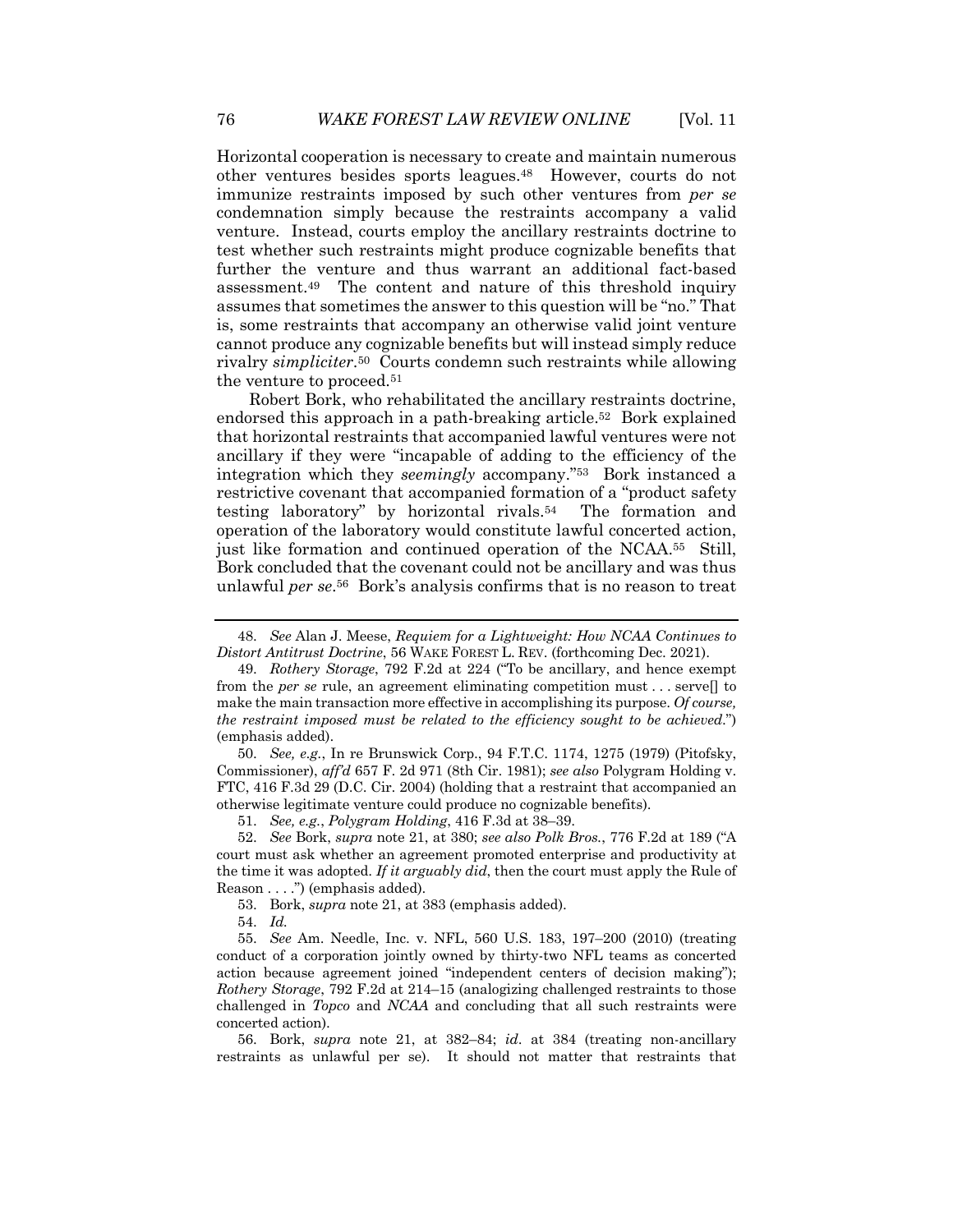restraints that accompany sports leagues more favorably than those that accompany other ventures when applying the *NPR* standard.

#### V. RETAINING THE SPORTS LEAGUE EXEMPTION DOES POSITIVE HARM

Perhaps the sports league exemption is a case of "no harm, no foul." Most exempted restraints would merit Rule of Reason scrutiny under more recent applications of the *NPR* standard anyway. Moreover, both *NPR* and Rule of Reason analysis ultimately ask whether challenged restraints produce monopoly or its consequences.57 *Per se* condemnation reflects a conclusion that Rule of Reason analysis will condemn the restraint.58 As shown below, however, the sports league exemption still does positive harm, both by weakening the *per se* rule and also by distorting related aspects of antitrust doctrines. In particular, the exemption has contributed to a distortion of the methodology of Rule of Reason analysis that courts apply and not merely those adopted by sports leagues.

#### *A. The Sports League Exemption Deters Legitimate Challenges and Increases False Negatives.*

Full-blown Rule of Reason analysis is not free. Plaintiffs must expend resources to establish a *prima facie* case by proving either: (1) the restraint produces actual detrimental effects or (2) the parties possess the economic power necessary to impose harm.59 Defendants can contest these assertions, further increasing adjudication costs. Plaintiffs fail to establish such a case 97 percent of the time.<sup>60</sup> Presumably, numerous potential plaintiffs do not attempt such a showing, leaving harmful restraints unchallenged. Knowing this, defendants will, at the margin, adopt some unambiguously harmful restraints they otherwise would not have adopted, knowing, as they will, that the sports league exemption will raise the bar for plaintiffs challenging such restraints.61 In sum, the sports league exemption both increases the number of false negatives and encourages additional harmful restraints.

accompany a joint venture "are likely to survive the Rule of Reason" in the context of sports leagues. *See Am. Needle*, 560 U.S. at 203. This is equally true with respect to restraints that accompany other joint ventures.

<sup>57.</sup> *Professional Engineers*, 435 U.S. at 692–93 (explaining that the per se rule and full-blown Rule of Reason scrutiny are "two complimentary categories of Rule of Reason analysis" and that "[i]n either event, the purpose of the analysis is to form a judgment about the competitive significance of the restraint").

<sup>58.</sup> *See Maricopa Cnty. Med. Soc.,* 457 U.S. at 344.

<sup>59.</sup> *See* Realcomp II, Ltd. v. FTC, 635 F.3d 815, 827 (6th Cir. 2011) (describing these alternative means of establishing a *prima facie* case).

<sup>60.</sup> Michael A. Carrier, *The Rule of Reason: An Empirical Update for the 21st Century*, 16 GEO. MASON L. REV. 827, 827–29; 837 (2009).

<sup>61.</sup> This impact will also alter the ratio of harmful to beneficial restraints in this category.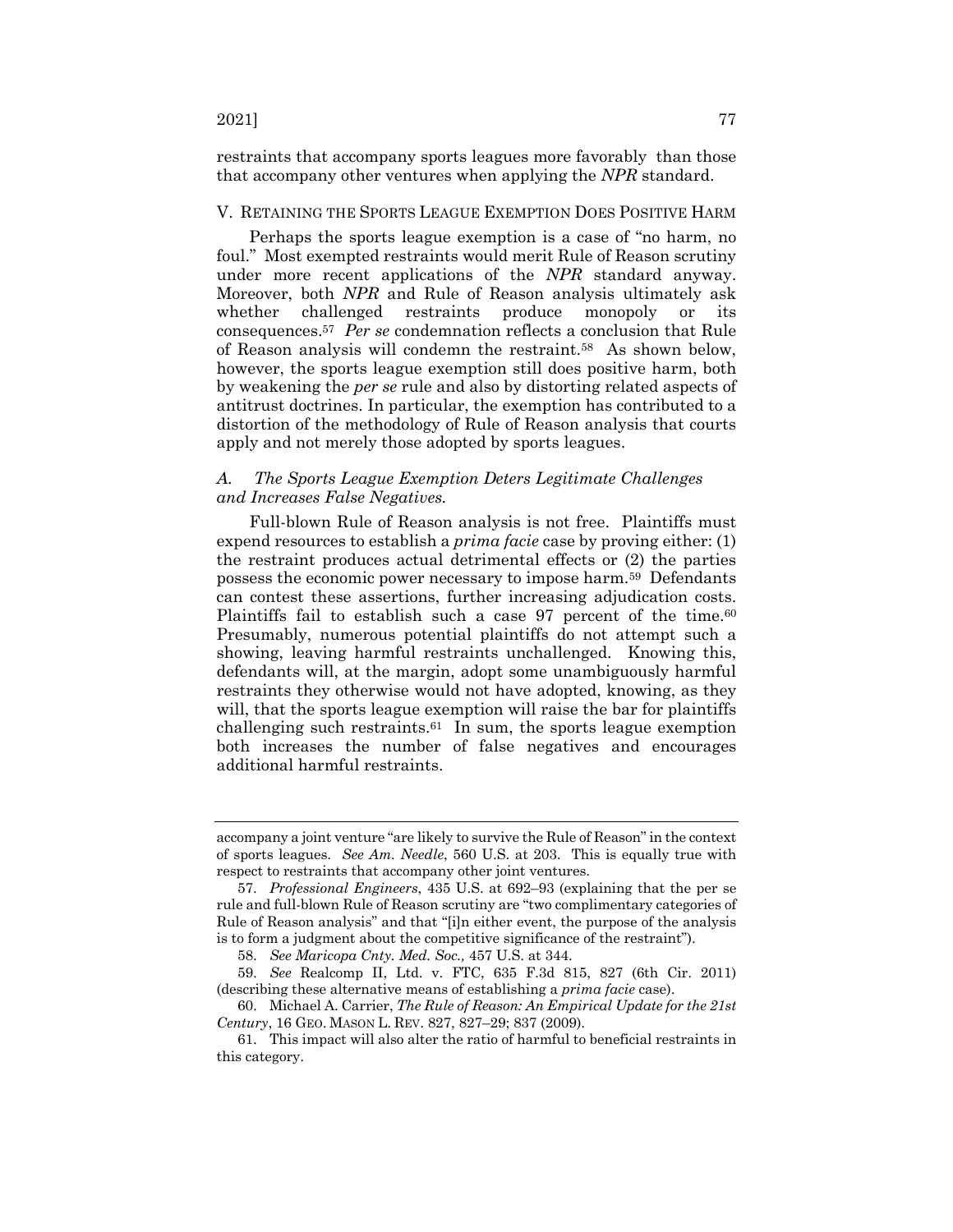#### *B. The Sports League Exemption Distorts the Rule of Reason Methodology That Courts Employ.*

Rule of Reason methodology should turn upon the nature of possible redeeming virtues that save restraints from *per se* condemnation. Application of the *NPR* standard and ancillary restraints doctrine, both of which *NCAA* ignored, identifies the relevant virtues, if any, that restraints might produce. If such virtues are technological, the three-part Rule of Reason test applied in *Alston* and informed by *NCAA* is generally appropriate.<sup>62</sup> Proof of higher prices (or in *Alston,* reduced compensation) should establish a *prima facie* case, casting upon the defendants a burden to adduce evidence of such efficiencies.63 If defendants satisfy this burden, plaintiffs can prove a less restrictive alternative or show that the restraint's harms exceed its benefits.64 This framework assumes whatever benefits defendants prove coexist with the harms that plaintiffs purportedly demonstrated to establish a *prima facie* case.65

However, some restraints survive *per se* condemnation because they may produce *non*-technological efficiencies by overcoming

64. The exact nature of this balancing, of course, will depend on the welfare standard that the court selects. *See generally* Roger D. Blair & D. Daniel Sokol, *The Rule of Reason and the Goals of Antitrust: An Economic Approach*, 78 ANTITRUST L.J. 471 (2012).

<sup>62.</sup> *Alston*, 958 F.3d at 1256 (invoking and applying Rule of Reason's threepart framework).

<sup>63.</sup> *NCAA* opined that the defendants there bore a "heavy burden of establishing an affirmative defense[.]" Nat. Collegiate Athletic Ass'n v. Bd. Of Regents of the Univ. of Okla., 468 U.S. 85, 113 (1984). Such an approach makes sense with respect to explicit price and/or output restraints that apparently cannot produce redeeming virtues. However, lower courts, including *Alston*, have generalized this language, applying this standard to restraints that would survive *per se* condemnation under the *NPR* standard because they may produce redeeming virtues. *See Alston*, 958 F.3d at 1257 (describing the NCAA's "'heavy burden'" of "'competitively justify[ing]'" its undisputed "'deviation from the operations of a free market'" under the Rule of Reason) (quoting *NCAA*, 468 U.S. at 113)). There is, however, no warrant for imposing upon defendants more than the traditional burden of production when a restraint properly survives *per se* condemnation under the *NPR* standard. *See* Meese, *supra* note 16, at 108 n.156 (collecting authorities characterizing defendants' burden as a burden of production). Thus, exemption of the naked restraints before it from *per se* condemnation resulted in a misleading and non-generalizable pronouncement regarding this aspect of Rule of Reason analysis.

<sup>65.</sup> *Cf*. Oliver E. Williamson, *Economies as an Antitrust Defense: The Welfare Trade-offs*, 58 AMER. ECON. REV. 18 (1968). *See also Law*, 134 F.3d at 1017 (holding that, after plaintiffs make out a *prima facie* case, "[t]he inquiry then shifts to an evaluation of whether the procompetitive virtues of the alleged wrongful conduct justifies the *otherwise anticompetitive impacts*" (emphasis added)).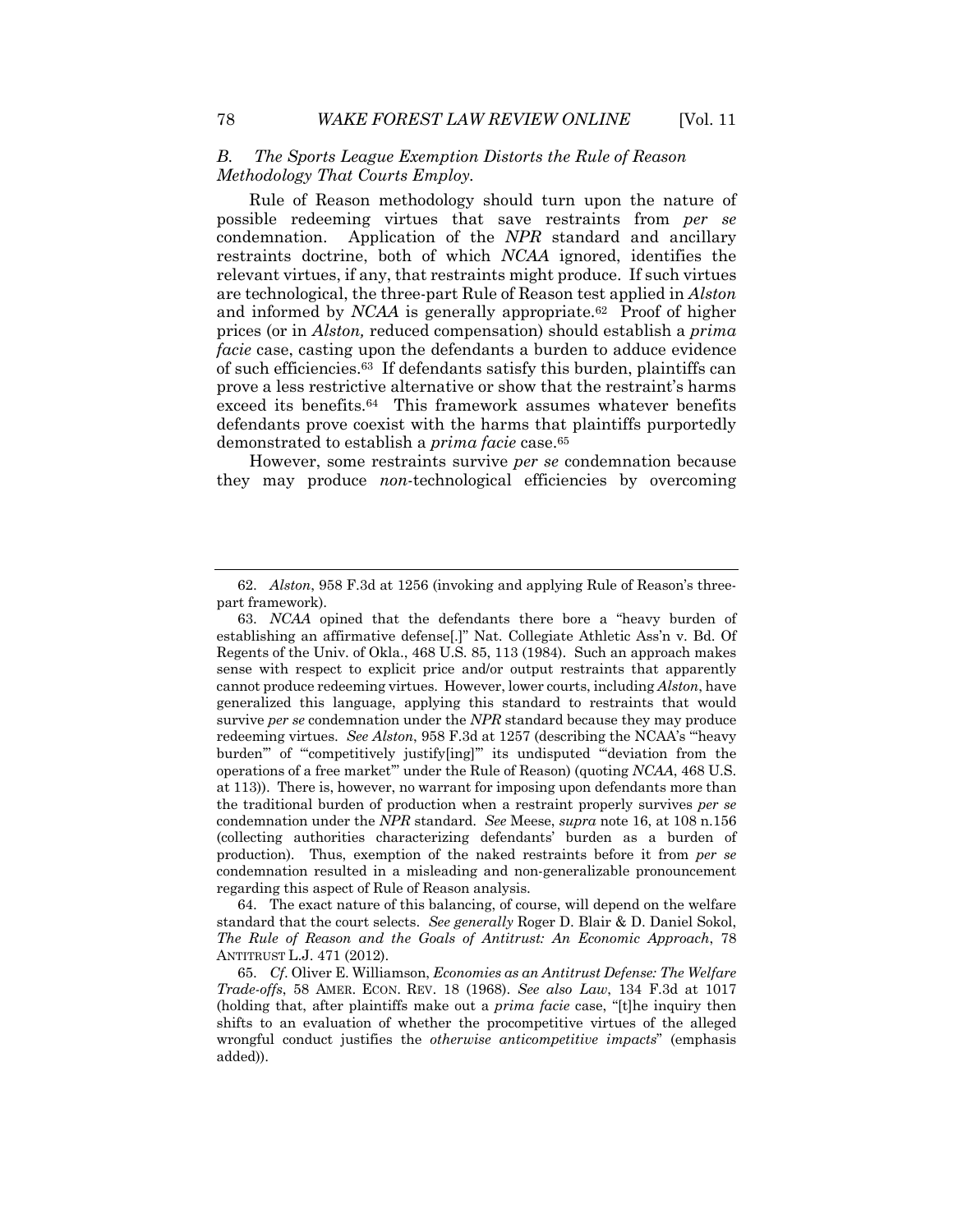market failure.<sup>66</sup> Here, a price-based standard makes no sense. If restraints overcome market failure, pre-restraint prices reflect a poorly functioning market that the restraint corrects. Such prices are not a useful benchmark for comparison to post-restraint prices. Instead, proof that post-restraint prices exceed the pre-restraint baseline is entirely consistent with a conclusion that the agreement overcomes a market failure and produces redeeming virtues, the prospect of which resulted in Rule of Reason treatment.67 Antitrust procedure thus precludes allowing plaintiffs to prevail based solely upon such evidence.68

Moreover, once a plaintiff does make out a *prima facie* case in whatever way, proof that the restraint produces significant nontechnological benefits undermines the rationale for balancing benefits against harms. Such balancing presumes that the restraint produces simultaneous harms and benefits, like a merger to monopoly that generates economies of scale that may offset the transaction's harms.<sup>69</sup> However, a defendant's showing that a restraint overcomes a market failure undermines the assumption that benefits coexist with harms.70 Instead, the evidence is at least equally consistent with the conclusion that the restraint only produces benefits—benefits that manifest themselves as prices higher than those produced by the pre-restraint, poorly functioning market.71 Similar logic undermines the search for "*less* restrictive" alternatives, because there is no reason to assume that the challenged restraint is "restrictive" in the first place.

The sports league exemption deprives courts of the information necessary to ascertain what Rule of Reason methodology makes sense. *Alston* may be such a case.

#### *C. The Exemption Encouraged Adoption of an Ill-Considered "Quick Look" Methodology of Rule of Reason Analysis.*

The restraint before the Court in *NCAA* expressly set price and output. Without identifying any redeeming virtues, the Court

<sup>66.</sup> Alan J. Meese, *Market Failure and Non-Standard Contracting: How the Ghost of Perfect Competition Still Haunts Antitrust*, 1 J. COMP. L. & ECON. 21 (2005).

<sup>67.</sup> *See, e.g*., Leegin Creative Leather Prod., Inc. v. PSKS, Inc., 551 U.S. 877, 878, 882–85, 889–90, 893, 896–98 (2007) (holding that higher retail prices resulting from additional promotion are not antitrust harm).

<sup>68.</sup> Meese, *supra* note 16, at 100–01.

<sup>69.</sup> *See* Oliver E. Williamson, *Economies as an Antitrust Defense: The Welfare Tradeoffs*, 58 AMER. ECON. REV. 18 (1968).

<sup>70.</sup> *See* Thomas G. Krattenmaker & Steven Salop, *Anticompetitive Exclusion: Raising Rivals' Costs to Achieve Power Over Price*, 96 YALE L. J. 209, 278, 278 nn.216–17 (1986) (explaining that courts often treat proof of efficiencies as reason to scrutinize more carefully claims that the restraint produced harms in the first place).

<sup>71.</sup> *See* Meese, *supra* note 16, at 163–65.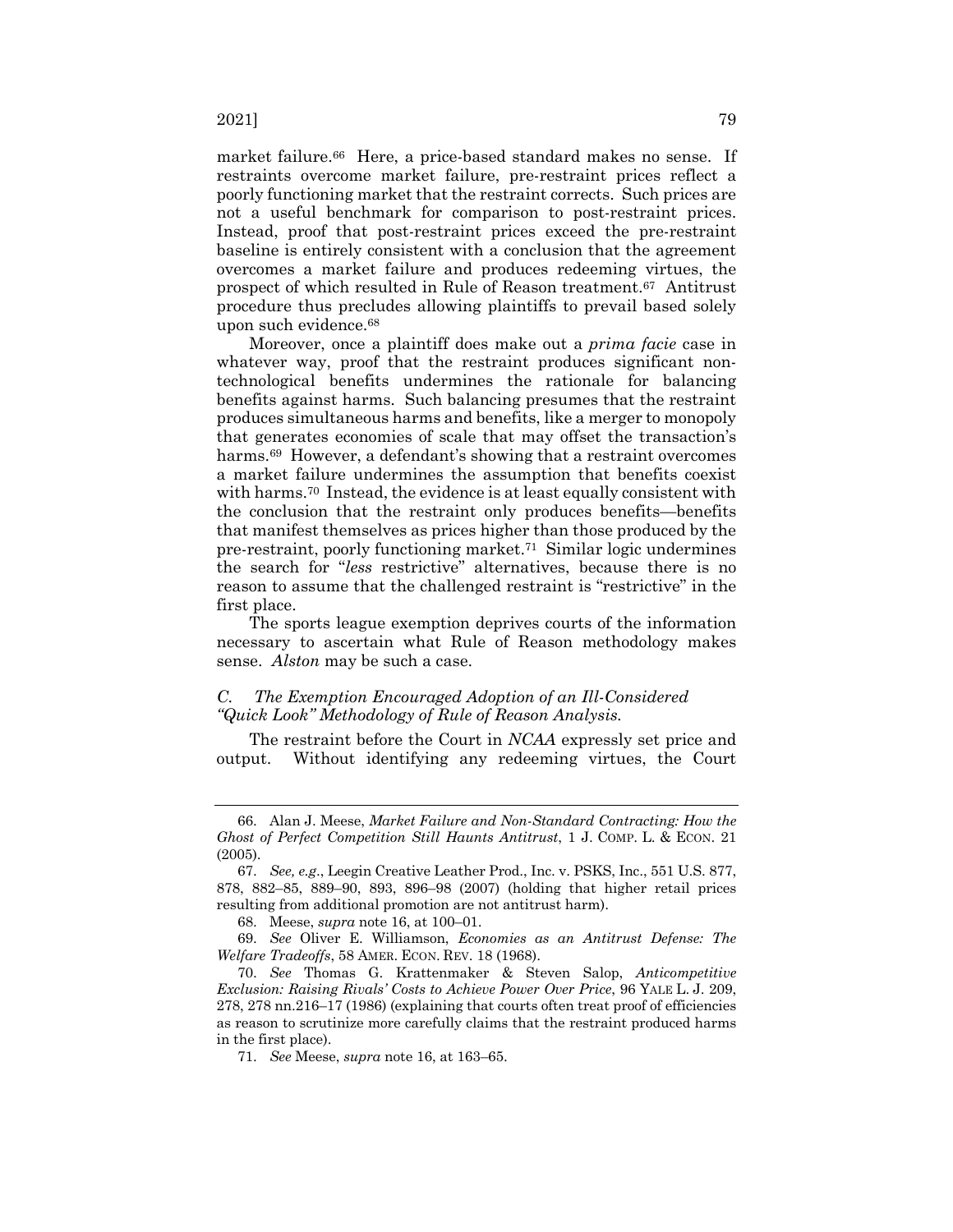nonetheless assessed the restraints under the Rule of Reason, because they accompanied a sports league and were thus exempt from the *NPR* standard.72 The Court began by invoking the District Court's findings that the restraint had increased prices compared to a (hypothetical) non-restraint baseline.73 Absent possible redeeming virtues, this price-based method of making out a *prima facie* case made perfect sense. Nonetheless, the NCAA contended that the plaintiffs' case should fail absent proof that the defendants possessed sufficient shares of a properly defined market.<sup>74</sup>

The Court could have invoked its ultimate conclusion that the defendants did, in fact, possess a large share of a properly defined market.<sup>75</sup> Instead, the Court issued a broader pronouncement, applicable well-beyond the case before it, regardless of a defendant's market position. In a passage that quoted *National Society of Professional Engineers v. United States*,76 the Court announced:

As a matter of law, the absence of proof of market power does not justify a naked restriction on price or output. To the contrary, when there is an agreement not to compete in terms of price or output, 'no elaborate industry analysis is required to demonstrate the anticompetitive character of such an agreement.'77

The Court also quoted Professor Areeda's assertion that some restraints were so obviously harmful that courts could condemn them "in the twinkling of an eye."<sup>78</sup>"

The Court's quotation of *Professional Engineers* suggests that it equated "naked" restraints with those that could not produce redeeming virtues.<sup>79</sup> Combined with the "twinkling of an eye" metaphor, this language inspired the so-called "Quick Look" methodology of Rule of Reason analysis.80 Under this approach, plaintiffs may avoid establishing actual detrimental effects or market power if they convince the tribunal that, while not unlawful *per se*,

<sup>72.</sup> *See NCAA*, 468 U.S. at 107–08.

<sup>73.</sup> *See id.* at 104–108. While the Court also claimed that the restraints had reduced output, it made no effort to adjust that reduction for the quality of the remaining games. *Id.*

<sup>74.</sup> Brief for Petitioner at 33–34, *NCAA*, 468 U.S. 85 (1984) (No. 83-271).

<sup>75.</sup> *See NCAA*, 468 U.S. at 111–113; *see also id.* at 115, 115 n.55 (resting the rejection of one of the defendants' justifications on finding that the defendants possessed market power).

<sup>76.</sup> 435 U.S. 679 (1978).

<sup>77.</sup> *NCAA*, 468 U.S. at 109 (quoting *Professional Engineers*, 435 U.S. at 692).

<sup>78.</sup> *See id.* at 109 n.39 (quoting Phillip Areeda, *The "Rule of Reason" in Antitrust Analysis: General Issues* 37–38 (Federal Judicial Center, June 1981) (parenthetical omitted), https://www.fjc.gov/sites/default/files/2012/Antitrust.pdf (last visited June 9, 2021).

<sup>79.</sup> *See* Meese, *supra* note 42, at 1780, 1789–91, 1800 (reading *Professional Engineers* in this manner).

<sup>80.</sup> *Id.* at 1801–02.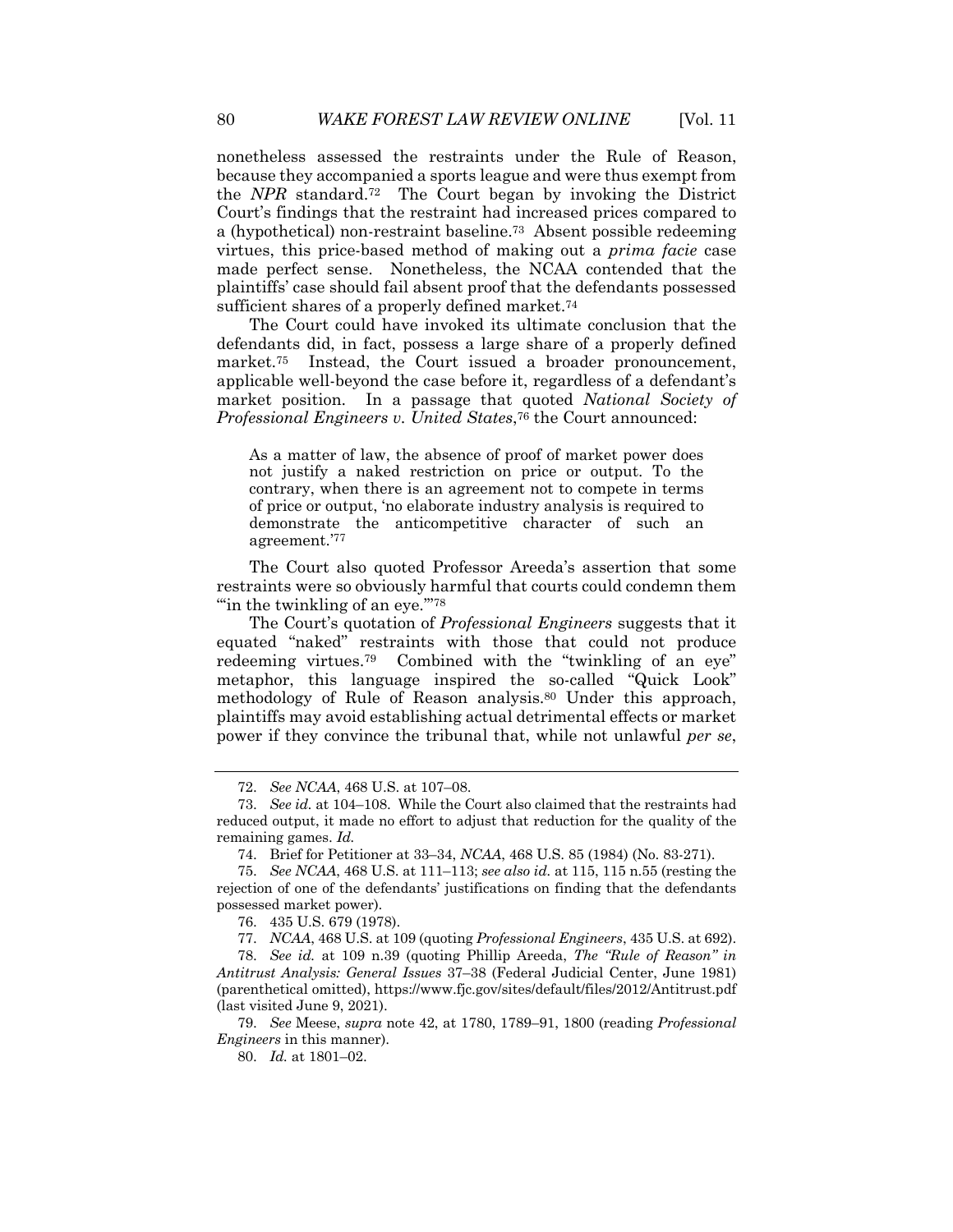the restraint is nonetheless "inherently suspect."81 Initially, some proponents touted the Quick Look as a pro-defendant "safety valve" that tempered an overbroad *per se* rule.82

As a matter of decision theory, this approach makes perfect sense in a case like *NCAA*. If a particular class of restraint is usually anticompetitive and rarely, if ever, produces benefits, the chance of false positives is extremely low. Reducing plaintiffs' burden of establishing a *prima facie* case would (properly) encourage such challenges and minimize the resources expended on litigation.

However, advocates and courts have not confined the Quick Look to restraints deemed "naked" because they lack redeeming virtues.<sup>83</sup> Indeed, the *Alston* plaintiffs began their argument before the Supreme Court by attempting to expand the definition of "naked," contending that the challenged restraints were "naked," despite the finding below that they produced significant benefits.<sup>84</sup> Moreover, scholars and courts have held out the possibility that a restraint may be inherently suspect and thus subject to the Quick Look, regardless of whether it is "naked" as defined by *NCAA*.85 Once courts and agencies created the Quick Look methodology, plaintiffs naturally pressed courts to declare numerous restraints "inherently suspect," hoping to eliminate the burden of establishing antitrust harm.<sup>86</sup> The result has been an increase in expensive and distracting disputes about whether various restraints are "inherently suspect"—disputes that defendants almost always win.87 The cost of such disputes produces no offsetting social benefits, as failure to establish that a restraint is inherently suspect relegates plaintiffs to the standard requirement to prove anticompetitive harm anyway.

To be sure, a more expansive definition of "inherently suspect" could seemingly lighten plaintiffs' burdens in a larger number of cases. However, proponents of the Quick Look have not offered a

86. *See* Meese, *supra* note 21, at 864–65 (describing plaintiffs' strong incentives to convince tribunals that challenged restraints are "inherently suspect" so as to avoid almost certain failure to establish a *prima facie* case under standard Rule of Reason analysis); *id.* at 863 (explaining that the first step in Rule of Reason analysis is to ask whether a restraint is inherently suspect).

87. *Id.* at 866 n.165 (collecting numerous decisions evaluating and (nearly) always rejecting plaintiff's claim that restraint was "inherently suspect").

<sup>81.</sup> *See, e.g.*, Polygram Holding v. FTC, 416 F.3d 29, 32–33, 36–37 (D.C. Cir. 2005) (detailing and applying this approach).

<sup>82.</sup> *See* Meese, *supra* note 21, at 873.

<sup>83.</sup> *See, e.g.*, *Polygram*, 416 F.3d at 35 (detailing this approach).

<sup>84.</sup> Transcript of Oral Argument at 42, NCAA v. Alston, No. 20-512 (Mar. 31, 2021).

<sup>85.</sup> *See* Andrew I. Gavil, *Moving Beyond Caricature and Characterization: The Modern Rule of Reason in Practice*, 85 S. CAL. L. REV. 733, 777–81 (2012) (endorsing application of the Quick Look to restraints regardless of how they avoid *per se* condemnation); Meese, *supra* note 21, at 866 n.165 (collecting numerous decisions asking whether numerous restraints, including exclusive dealing contracts, are "inherently suspect").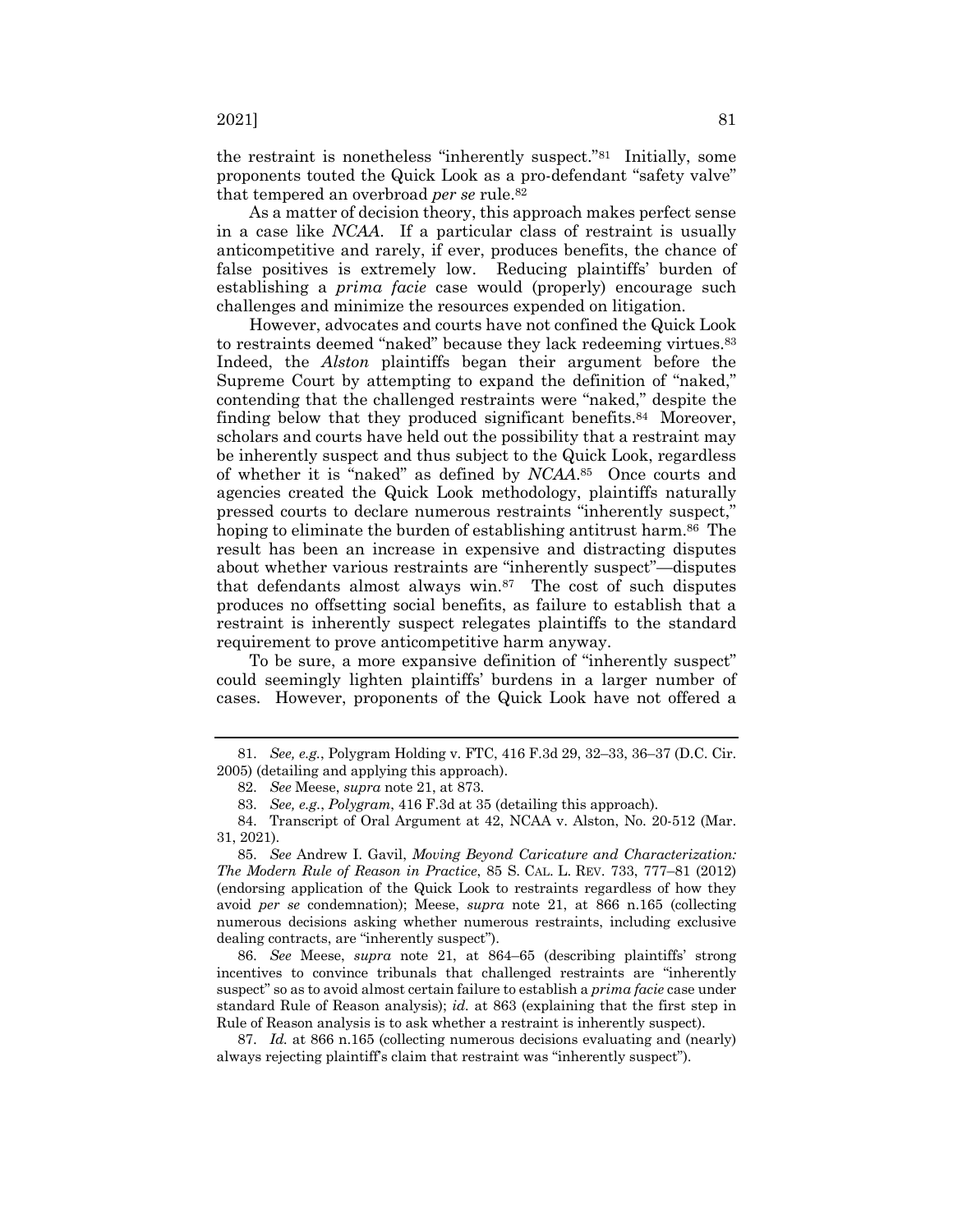tractable methodology for distinguishing "inherently suspect" restraints from those properly assessed under full-blown Rule of Reason analysis.88 Absent such a methodology, the pro-plaintiff Quick Look is probably best reserved for those restraints that do not merit Rule of Reason scrutiny in the first place—a set that would be empty if courts properly and uniformly applied the *NPR* standard and ancillary restraints test.

In any event*,* the Quick Look has always rested on shaky jurisprudential ground.89 *NCAA*'s suggestion that the nakedness of a restraint itself establishes a *prima facie* case was dicta, given the district court's finding that the restraint produced actual detrimental effects.90 Moreover, Professor Areeda's "twinkling of an eye" metaphor described a hypothetical case in which courts determined at the summary judgment stage that defendants possessed a dominant market position and thus market power.91 This conclusion did not support any suggestion that the mere existence of a restraint, no matter how apparently harmful, could itself establish a *prima facie* case.92 Finally, while the Supreme Court has endorsed the Quick Look in concept,<sup>93</sup> it has never condemned a restraint under the Rule of Reason without first finding that the agreement produced concrete anticompetitive harm.94

Moreover, *NCAA*'s assertion that "naked" restraints should themselves establish a *prima facie* case regardless of market share or anticompetitive effects was dicta, given the Court's holding that the plaintiffs had in fact established market power and actual detrimental effects. Finally, the actual agreement before the Court, which could not produce redeeming virtues, bore little meaningful resemblance to restraints such as those in *Alston* that *could* produce such virtues. It would thus be hazardous, to say the least, to generalize these dicta to apply to potentially beneficial restraints.95 Indeed, the only restraints that would seem analogous to those before the *NCAA* Court are those that should be condemned as unlawful *per se* in the first place. *NCAA*'s unjustified exemption of the restraints

<sup>88.</sup> *See id.* at 876–80.

<sup>89.</sup> *See* Alan J. Meese, *The Rule of Reason's Prima Facie Case: Did Harvard Get it Right*?, 168 U. PENN. L. REV. ONLINE (2021) (forthcoming).

<sup>90.</sup> *See* Meese, *supra* note 21, at 856 & n.104 (explaining why this language was dicta).

<sup>91.</sup> *See* Areeda, *supra* note 78, at 37–38.

<sup>92.</sup> *See supra* note 89 and accompanying text.

<sup>93.</sup> *See* Cal. Dental Ass'n v. FTC, 526 U.S. 756, 770 (1999).

<sup>94.</sup> *See* Meese, *supra* note 21, at 856 & n.104 (explaining that Supreme Court decisions endorsing or implying a Quick Look approach are dicta); *see also, e.g.*, *Cal. Dental Ass'n*, 526 U.S. at 770–81 (rejecting application of the Quick Look to the case before it).

<sup>95.</sup> *See generally* Neal Devins & Alan J. Meese, *Judicial Review and Nongeneralizable Cases*, 32 FLA. STATE L. REV. 323 (2005) (contending that precedents adopted in cases with idiosyncratic facts may not reflect appropriate consideration of factors that should inform the resulting rule).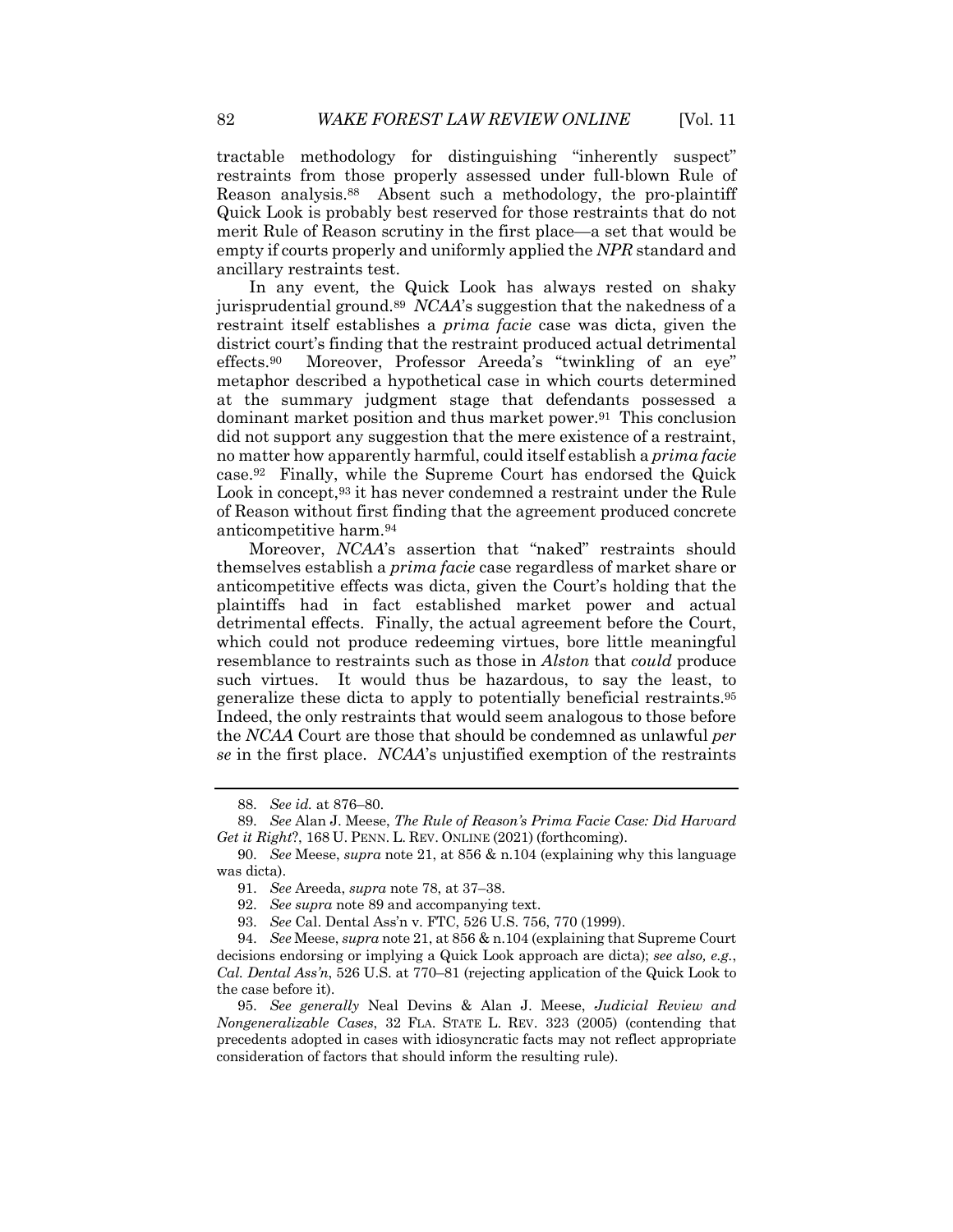before it from *per se* condemnation thus inspired a methodology of Rule of Reason analysis that was in fact only appropriate for restraints that were not properly subject to Rule of Reason analysis in the first place.

#### *D.* NCAA *Inspired a New and More Powerful Exemption.*

*NCAA* spawned another, more powerful exemption, one squarely before the Court in *Alston*. The Quick Look's logic cuts both ways. If some restraints that survive *per se* condemnation are almost always harmful on balance, presumably some are nearly always beneficial. An antitrust regime could reflect this fact, making it especially difficult for plaintiffs to establish a *prima facie* case and/or easier for defendants to rebut such a case. Over a decade ago, the Seventh Circuit embraced such logic, holding that a NCAA Bylaw is "presumed procompetitive" when it is "clearly meant to help maintain the 'revered tradition of amateurism in college sports' or the 'preservation of the student-athlete in higher education.'"96 The court built upon dicta in *American Needle, Inc v. National Football League*,97 which itself invoked *NCAA*'s mistranslation of Professor Areeda's "twinkling of an eye" metaphor.98

Defendants have invoked this line of precedent, albeit without the term "Quick Look," preferring instead the phrase "twinkling of an eye."99 Indeed, this pro-defendant approach is really a rule of *per se* legality and thus an outright exemption from antitrust scrutiny for covered restraints because the "presumption" in favor of such restraints is irrebuttable.100 It is likely no coincidence that this prodefendant irrebuttable presumption arose in the context of sports leagues in general and the question of student athlete eligibility in particular. After all, the very existence of *NCAA*'s sports league exemption broadcasts that "sports are different" and are therefore susceptible to more relaxed antitrust scrutiny than more mundane commercial endeavors. Thus, a pro-plaintiff methodology born from

<sup>96.</sup> *See* Deppe v. NCAA, 893 F.3d 498, 501, 503 (7th Cir. 2018); Agnew v. NCAA, 683 F.3d 328, 342–43 (7th Cir. 2012). *But see* O'Bannon v. NCAA, 802 F.3d 1049, 1063–64 (9th Cir. 2015) (rejecting this approach and assessing restrictions under the Rule of Reason).

<sup>97.</sup> 560 U.S. 183 (2010).

<sup>98.</sup> *Id.* at 203; s*ee also Agnew*, 683 F.3d at 341 (quoting *Am. Needle*, 560 U.S. at 203).

<sup>99.</sup> Petition for Writ of Certiorari, at 19–20, 24–25, Nat. Collegiate Athletic Ass'n v. Alston, No. 20-512 (Oct. 2020) (invoking *Agnew* and *Deppe*); *see also* Transcript, *supra* note 84, at 7 (NCAA disclaiming reliance on the term Quick Look). Of course, the NCAA is seeking more than what the Quick Look provides plaintiffs.

<sup>100.</sup> *See Deppe*, 893 F.3d at 501–502 (holding that courts should dismiss challenges to such restraints on the pleadings without opportunity for rebuttal); *Agnew*, 683 F. 3d at 343, n.6 (same); *see also* Michael H. v. Gerald D., 491 U.S. 110, 119 (1989) (plurality opinion) (explaining that an irrebuttable presumption is really a substantive rule).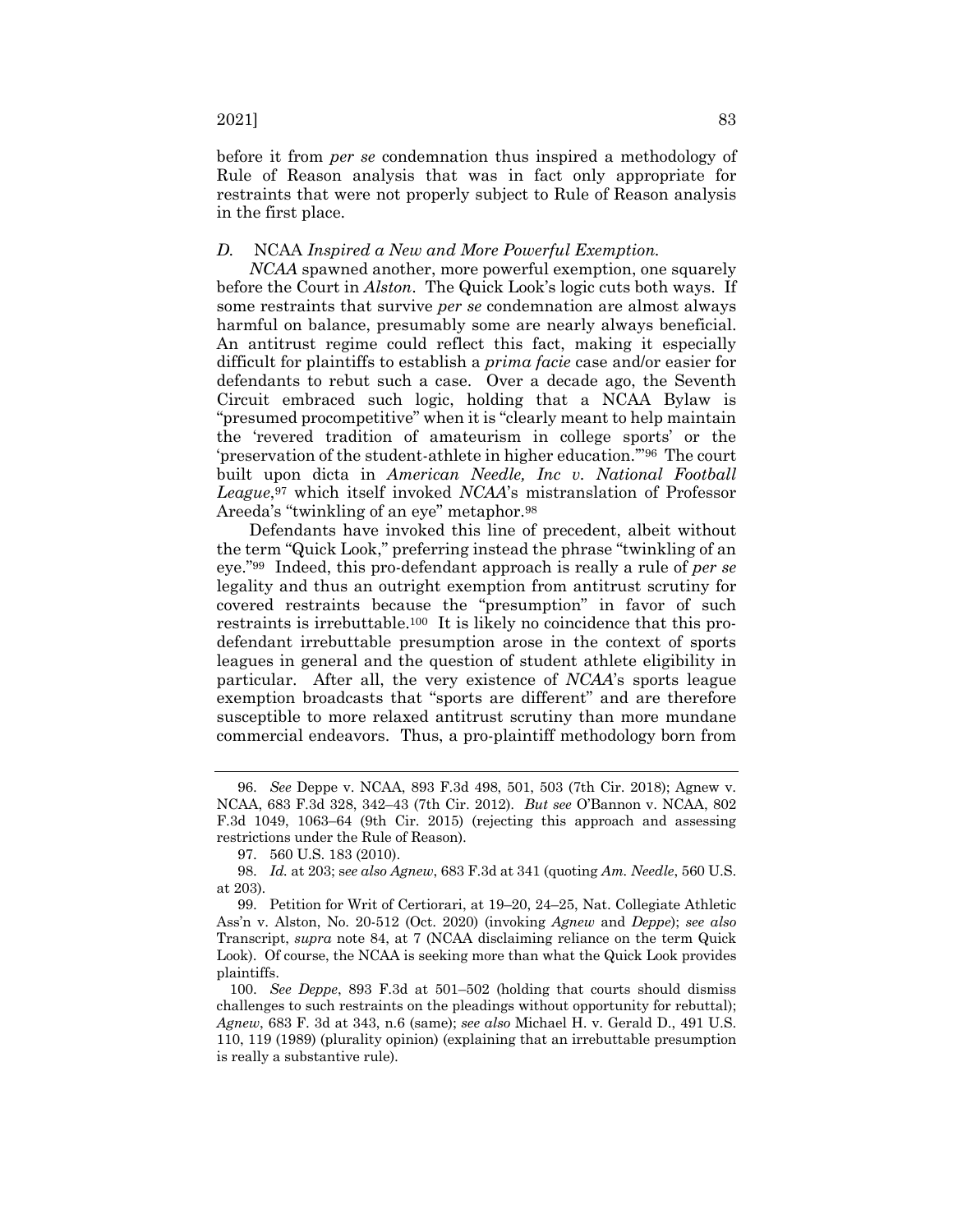an unjustified sports league exemption has morphed into a second and more ironclad exemption. This Essay contends that the Court should reject this exemption as contrary to antitrust doctrine and policy.101

#### VI. WHAT THE COURT CAN DO ABOUT IT IN *ALSTON*

What, then, can the Supreme Court do to correct for this untethered and harmful sports league exemption and the subsequent doctrinal consequences described above? Most aggressively, the Court could order re-argument and add three questions for consideration: (1) are all restraints imposed by sports leagues exempt from *per se* condemnation under the *NPR* standard?; (2) do restraints such as those reviewed in *Alston* possibly produce redeeming virtues?; and (3) if so, what are those virtues? After such re-argument, the Court could overrule that portion of *NCAA* creating the sports league exemption, while reiterating the condemnation of express limitations on price and output of televised games.102 The Court would then have to face the question that has eluded a fully considered decision since 1984, namely, whether horizontal restrictions on player compensation can produce redeeming virtues and thus survive *per se* condemnation under the *NPR* standard.

The Court could also take a different approach altogether, confining itself to the present record and arguments. The Court could still begin by noting that it is only applying the exemption *arguendo* because neither party challenged it. It could also note that it generated the exemption when courts misapplied the *NPR* standard and banned *bona fide* ancillary restraints, such that the exemption saved many procompetitive restraints from wrongful condemnation.103 The Court could then note that, given today's more accurate application of the *NPR* standard, the exemption no longer performs this function.104 Such a statement could encourage lower courts to abandon the exemption, teeing up Supreme Court review.

Application of the exemption would ordinarily preclude consideration of whether the challenged restraints might produce redeeming virtues until *after* the plaintiff establishes a *prima facie* case. But the *Alston* Court could answer this question before a fullblown analysis. The defendants' bid to exempt their restraints from even Rule of Reason scrutiny necessarily assumes that such restraints usually, or even always, produce redeeming virtues by protecting and enhancing the amateur nature of NCAA sports from

<sup>101.</sup> *See infra* notes 122–28 and accompanying text.

<sup>102.</sup> Transcript, *supra* note 84, at 33.

<sup>103.</sup> *Cf*. Meese, *supra* note 21, at 873 (describing assertions by proponents of the "Quick Look" Rule of Reason analysis that this approach could soften an overinclusive *per se* rule).

<sup>104.</sup> *See id.* at 873–74 (explaining how more selective application of the *per se* rule eliminated any putative need for "safety valve" function of the Quick Look).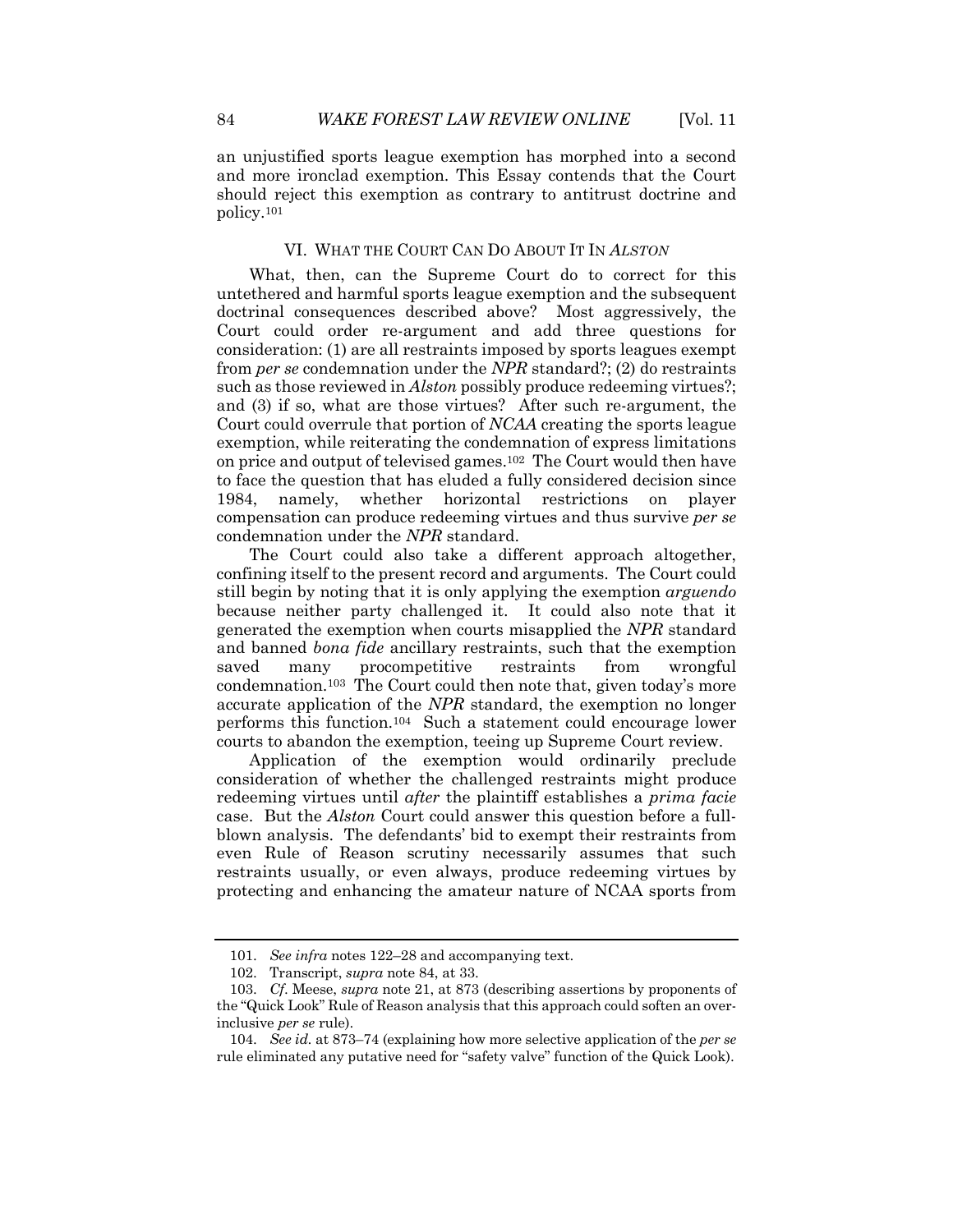unbridled rivalry for players.105 While not a sufficient condition for such an exemption, this assumption is certainly necessary.<sup>106</sup>

Recent commentary and some questions at oral argument, however, seem to take issue with this threshold assumption by, for instance, analogizing limits on player compensation to putative limits on coaches' salaries.107 The latter, of course, would be unlawful *per se* absent the sports league exemption.108 Indeed, the plaintiff began its oral argument by characterizing the restraints before the Court as "naked horizontal monopsony restraints that would be *per se* unlawful in any context."109

This Essay submits that the *NCAA* dicta correctly signaled that agreements restricting player compensation could create redeeming virtues, notwithstanding Nick Saban's unregulated salary.110 To be sure, the restraints restrict atomistic rivalry for players. But as *Standard Oil* itself recognized, some agreements that restrict atomistic rivalry have the "legitimate purpose of reasonably forwarding personal interest and developing trade" and are thus not unreasonable.111 The Court in *Sylvania* concurred, explaining that some restrictions on "a purely competitive situation" can overcome free riding, correct a market failure, and *enhance* inter-brand competition.112 There is no reason to suspend this logic because the restraints govern buying rather than selling.113 *NCAA*'s dicta, which addressed the validity of compensation limits, expressly invoked *Sylvania*, suggesting that such restraints could "enhance marketwide competition."<sup>114</sup>

*Sylvania* and *NCAA* assumed that product differentiation is beneficial. Moreover, the "more accurate economic conceptions" that courts must apply when assessing restraints in "the light of reason" bolster *NCAA*'s assertion that unbridled rivalry will produce insufficient differentiation.115 Imagine that schools could include non-students on teams, perhaps providing compensation equal to the

<sup>105.</sup> *See* Brief for Petitioner at 9–11, 18–21, Nat. Collegiate Athletic Ass'n v. Alston, No. 20-512 (Mar. 31, 2021).

<sup>106.</sup> Of course, under a straightforward application of the *NPR* standard or ancillary restraints doctrine, courts would have asked and answered this question earlier in the process of assessing these restraints.

<sup>107.</sup> *See* Transcript, *supra* note 84, at 10 (Thomas, J., asking question).

<sup>108.</sup> *See generally* Law v. Nat'l Collegiate Athletics Ass'n, 134 F. 3d 1010 (10th Cir. 1998).

<sup>109.</sup> Transcript, *supra* note 84, at 42.

<sup>110.</sup> *See generally* Nat'l Collegiate Athletics Ass'n v. Bd. of Regents of the Univ. of Okla., 468 U.S. 85 (1984).

<sup>111.</sup> Standard Oil Co. of N.J. v. United States, 221 U.S. 1, 58 (1911).

<sup>112.</sup> Cont'l T.V. v. GTE Sylvania, Inc., 433 U.S. 36, 55 (1977).

<sup>113.</sup> *Id.* at 54.

<sup>114.</sup> *NCAA*, 468 U.S. at 103.

<sup>115.</sup> *Standard Oil*, 221 U.S. at 55, 63.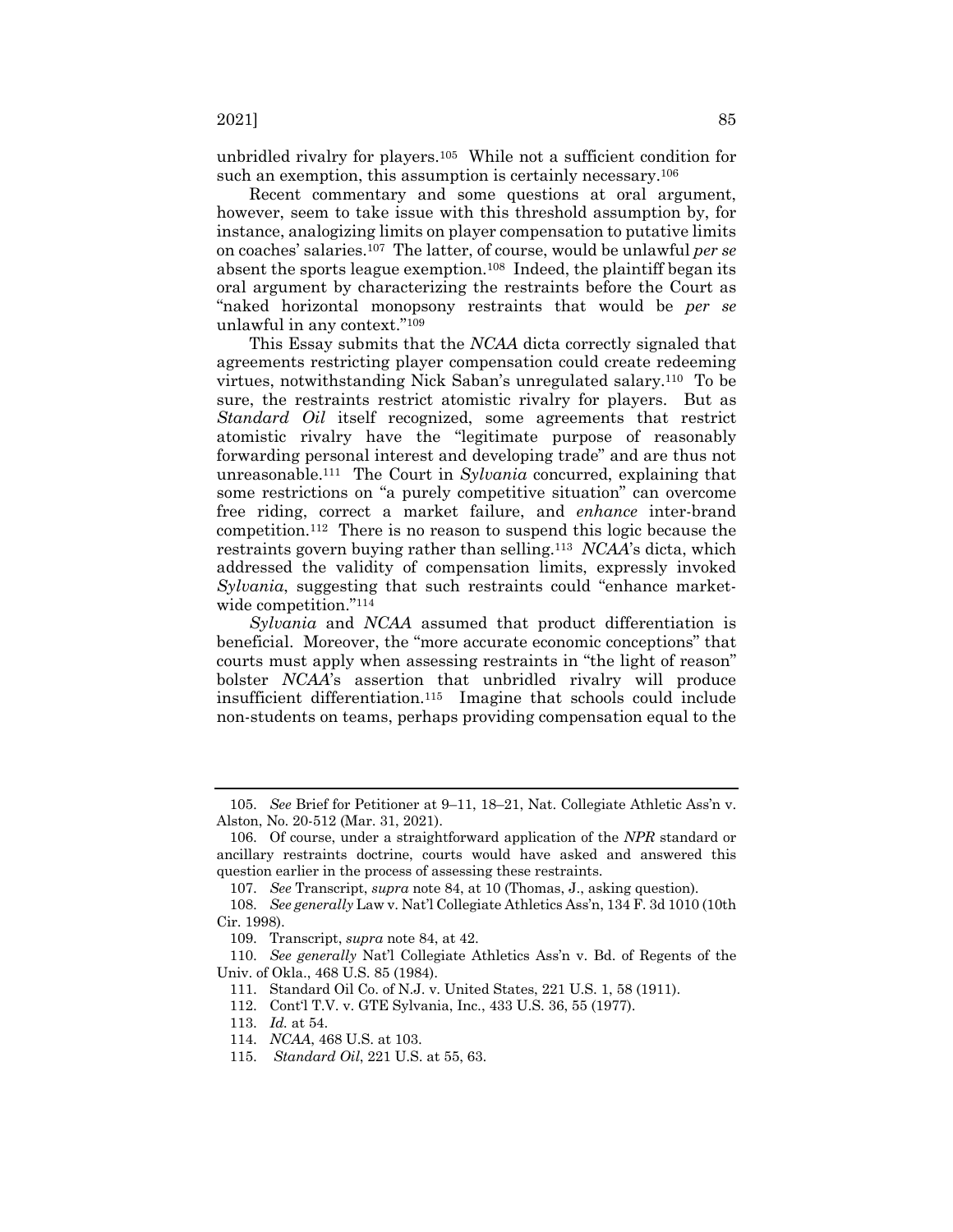cost of attendance.116 Each team would fully internalize the private benefits of including non-students. These benefits could include, for example, improved winning percentages. But no school would internalize the full impact of such participation upon the nature of the product. If a few schools chose this route, others would predictably follow suit, producing an equilibrium where few, if any, schools fielded teams exclusively populated by students. Only a horizontal agreement preventing rostering non-students would reliably prevent a race to the bottom that would transform college football into a football team owned by a college but full of nonstudents.

The agreement just described is as "pernicious" under *NPR* as one restricting player compensation.117 Both restrict rivalry for inputs. But plaintiffs have properly declined to challenge such restrictions.118 This concession reflects recognition that unbridled rivalry over the composition of rosters would produce a market failure manifesting itself in negative differentiation of the NCAA's product, reduced inter-brand competition, and decreased consumer welfare.<sup>119</sup> Translated into the *NPR* standard and ancillary restraints test, such restrictions can produce redeeming virtues and enhance the efficiency of an otherwise valid venture.

Defendants' bid for a stronger exemption regarding compensation restrictions rests upon a similar claim. Unbridled compensation rivalry, they say, will result in an additional market failure, also undermining the quality of the NCAA's product and reducing demand.120 Indeed, *plaintiff*s have asserted that the challenged restraints reduce student-athlete compensation compared to what unfettered rivalry will produce.121 Such limits on compensation rivalry reinforce the requirement that participants be students. If schools could pay whatever the market would bear, the supply of non-student labor would increase significantly, in both

<sup>116.</sup> The analysis propounded by this paragraph does not depend upon the provision of such compensation.

<sup>117.</sup> *See supra* notes 13–18 and accompanying text.

<sup>118.</sup> Transcript, *supra* note 84, at 50–51 ("[O]f course, we're not challenging any restrictions or rules regarding that they be students.").

<sup>119.</sup> *Id.* at 50 (articulating the plaintiffs' contention that the main distinction between professional and collegiate athletics is that the latter is exclusively comprised of students).

<sup>120.</sup> *See* In re Nat'l Collegiate Athletic Ass'n Athletic Grant-in-Aid Cap Antitrust Litig. ("*Alston*"), 958 F.3d 1239, 1248–50, 1257–58, 1260, 1268 (9th Cir. 2020).

<sup>121.</sup> *See id.* at 1256–57 (describing the district court's finding that elite student-athletes are "forced to accept . . . whatever compensation is offered to them"). If this is truly the case, then one might ask why the NCAA does not replicate the approach taken by the Ivy League, that is, ban members from providing any athletic financial aid. *See Prospective Athlete Information*, THE IVY LEAGUE, https://ivyleague.com/sports/2017/7/28/information-psa-index.aspx (last visited June 9, 2021).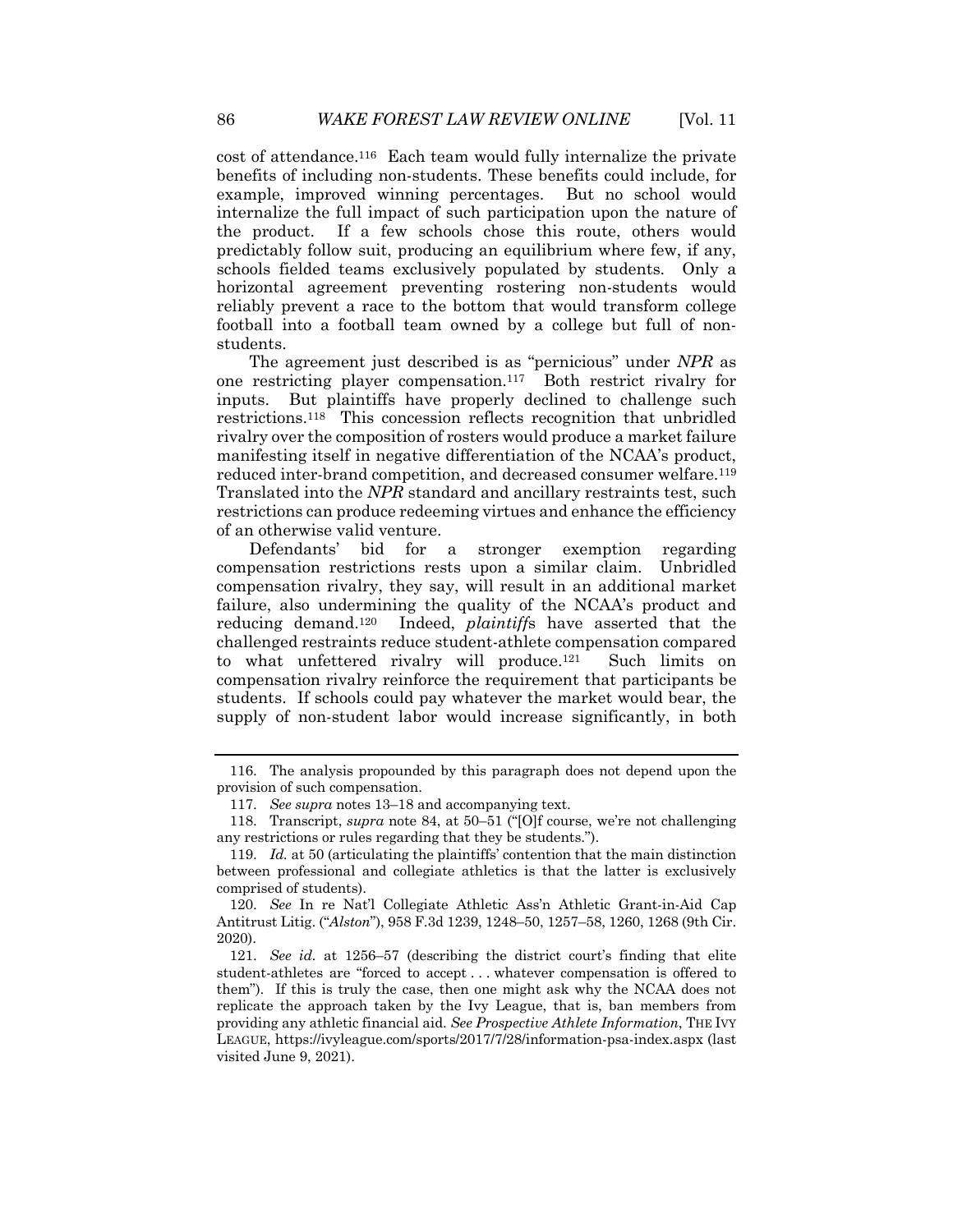numbers and quality, thus increasing schools' temptation to include non-student participants and undermining the "student-only" policy.

The defendants, district court, and Ninth Circuit agree that the propensity of a restraint to *prevent* unbridled compensation rivalry helps differentiate collegiate from professional sports, improving consumer welfare.122 They only disagree as to the magnitude of benefits and as to whether the restrictions are broader than necessary.123 Thus, both lower courts agreed that restrictions on compensation unrelated to education—that is, restrictions that prevent the payment of an outright salary—are procompetitive, even though such restrictions extinguish the very rivalry that would produce the largest increase in student-athlete compensation.124 Indeed, one implication of *Alston*'s result is that a less restrictive means of achieving the objective would entail voluntary integration, independent of any exercise of market power.125 No one has articulated a similar account of how limiting coaching staffs to students, for instance, or limiting coaches' salaries to the cost of attendance, would distinguish the quality of the product that schools offer to paying fans in a manner that would appeal to consumers.126

However, a conclusion that compensation restraints may produce redeeming virtues is simply a necessary condition for application of the player eligibility exemption. Proponents must also explain why this stronger exemption is superior to Rule of Reason scrutiny. Hopefully, the Court will reject this proposed new exemption, at least for now. As explained in Subpart V.C of this Essay, the basis for the

<sup>122.</sup> *See, e.g.*, *Alston*, 958 F.3d at 1246–47, 1256–57, 1260.

<sup>123.</sup> *See id.* at 1254, 1257 ("The NCAA does, however, quarrel with the district court's analysis at the Rule of Reason's second step[.]").

<sup>124.</sup> *See id.* at 1254–55, 1258 ("Not paying student-athletes 'unlimited payments unrelated to education, akin to salaries seen in professional sports leagues' is what makes them 'amateurs.'" (quoting In re Nat'l Collegiate Athletic Ass'n Athletic Grant-in-Aid Cap Antitrust Litig. ("*Alston*"), 375 F. Supp. 3d 1058, 1083 (N.D. Cal. 2019))).

<sup>125.</sup> The Ivy League, which provides no athletic scholarships, provides an example of such horizontal voluntary integration that would be difficult to attribute to market power. Indeed, the Ninth Circuit in *Alston* apparently assumed that individual conferences could, without market power, impose restraints identical to those the court invalidated. *See Alston*, 958 F.3d at 1256– 57; *see also* Rothery Storage v. Atlas Van Lines, 792 F.2d 210, 221 (D.C. Cir. 1986) (stating that absence of market power established that defendants adopted challenged practice to "make the conduct of their business more effective"); Broad. Music, Inc. v. Columbia Broad. Sys., 441 U.S. 1, 22 & n.39 (1979) (highlighting the fact that firms without market power had adopted a practice similar to challenged restraint, thereby suggesting that the practice might be reasonable).

<sup>126.</sup> *Cf.* Law v. Nat'l Collegiate Athletic Ass'n, 134 F. 3d 1010, 1021–24 (10th Cir. 1998) (describing and rejecting different purported redeeming virtues that supposedly justified limits on the salaries of so-called "restricted earnings coaches").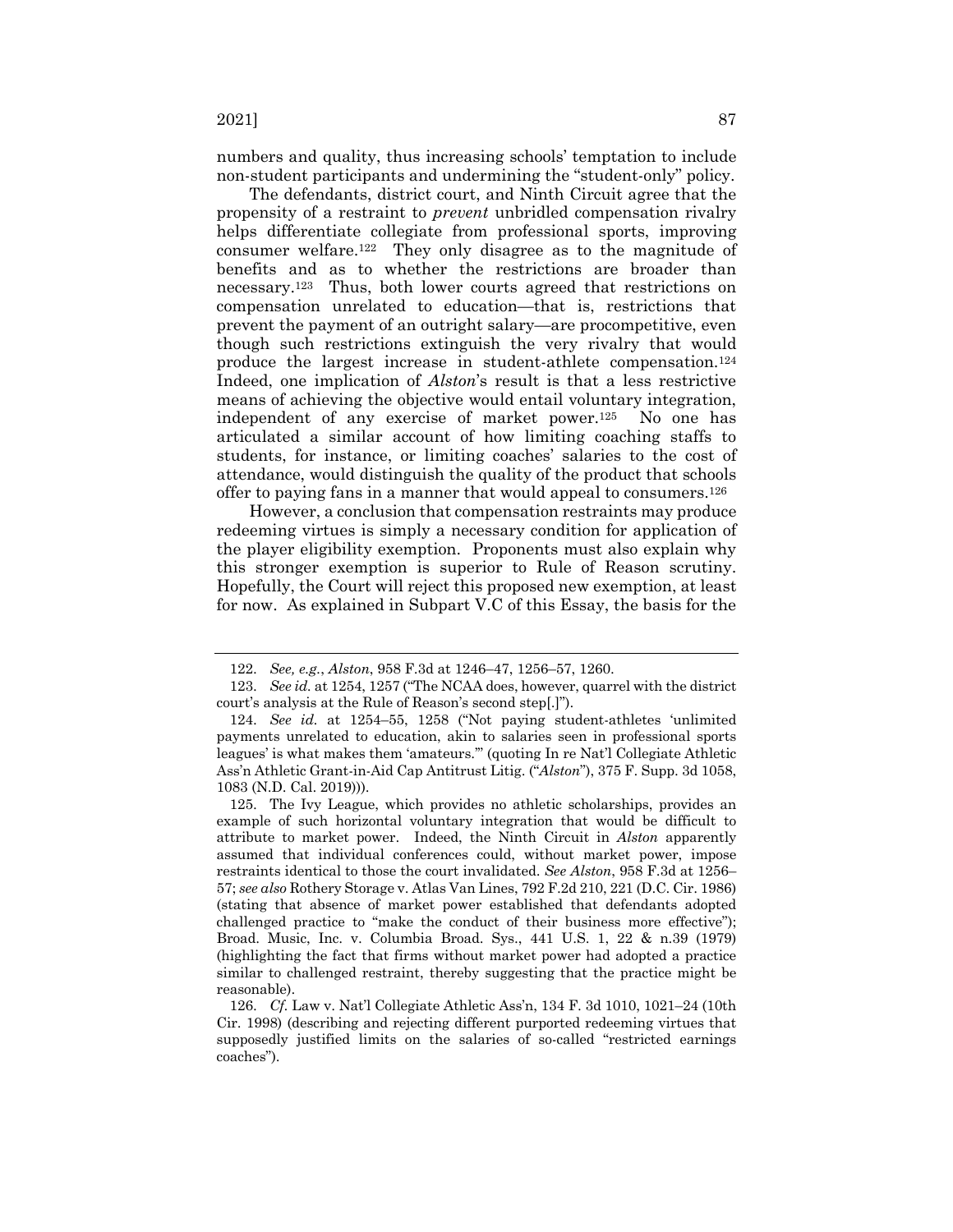original Quick Look, on which *American Needle*'s dicta tried to build, was questionable at best.<sup>127</sup>

Therefore, the pro-plaintiff Quick Look has very little to recommend it and is surely no model for further doctrinal evolution that completely shields some concerted action from Sherman Act scrutiny. *NCAA*'s apparent endorsement of "a great majority of such restrictions" was dicta and rested in part upon a concession by plaintiffs—the University of Georgia and the University of Oklahoma—with strong economic interests to preserve such restrictions.128 Even on their own terms, these dicta conceded that *some* such restrictions did not enhance competition, thereby implying that courts should assess such restraints under the Rule of Reason to separate the wheat from the chaff.

Proponents of narrowing the scope of *per se* rules in favor of fullblown Rule of Reason analysis in other contexts have persuasively explained that such fact-intensive scrutiny can generate information about the actual impact of restraints previously condemned, thereby informing future assessment regarding whether something other than full-blown analysis is appropriate.129 Such scrutiny can also help parties, courts, and scholars hone their theoretical conceptions regarding how to think about the impact of such restraints and what questions a tribunal should ask when examining them. By analogy, the exemption sought by the defendants would prevent the generation of information about the impact of exempted agreements that decisions such as *O'Bannon* and *Alston* have themselves produced, information that scholars and practitioners alike can employ to assess their true economic effect. Perhaps such assessments would confirm defendants' assumption regarding the uniformly procompetitive nature of such agreements, but perhaps not.

Of course, at least in the short run, a full-blown Rule of Reason assessment will consume more resources than the defendants' new exemption. But this would be true of any exemption from ordinary full-blown analysis. Moreover, this putative benefit is partly illusory. Once parties understand that inclusion in a particular category will obviate Rule of Reason scrutiny, defendants will predictably invest resources attempting to convince courts that restraints in fact fall into this category, while plaintiffs will invest resources to prove the opposite.130 These additional litigation-related investments will

<sup>127.</sup> *See supra* Subpart V.D.

<sup>128.</sup> Nat'l Collegiate Athletic Ass'n v. Bd. of Regents of the Univ. of Okla., 468 U.S. 85, 103 (1984) ("Respondents concede that the great majority of the NCAA's regulations enhance competition among member institutions.").

<sup>129.</sup> *See, e.g.*, Alan J. Meese, *Farewell to the Quick Look: Redefining the Scope and Content of the Rule of Reason*, 68 ANTITRUST L. J. 461, 488–89 & nn.113–14 (2000); *see also* Cal. Dental Ass'n v. FTC, 526 U.S. 756, 781 (1999) (suggesting that courts can ultimately dispense with full-blown Rule of Reason assessment "if rule-of-reason analyses in case after case reach identical conclusions").

<sup>130.</sup> *See* Meese, *supra* note 21, at 863–66.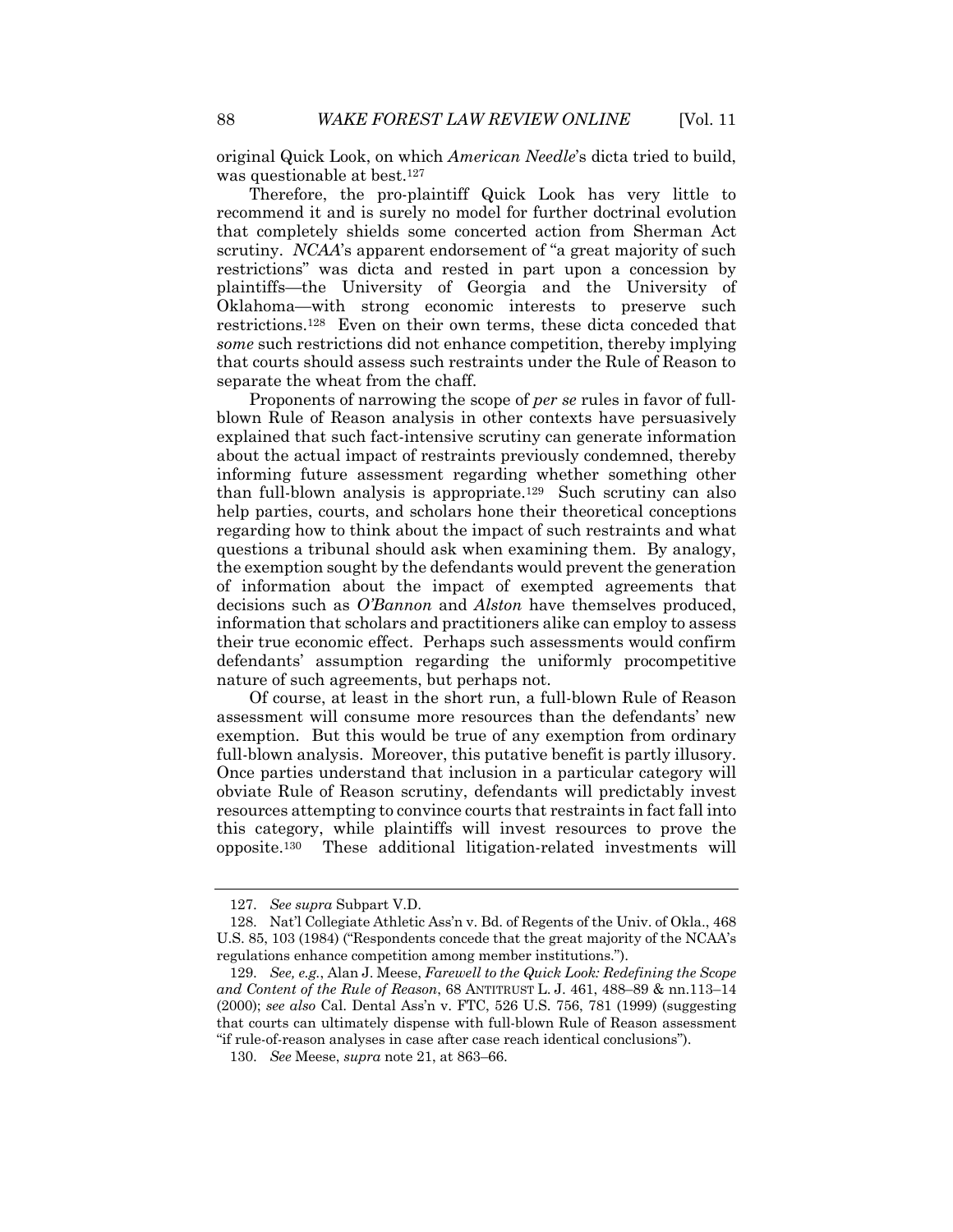partly offset the savings from eliminating full-blown scrutiny. Finally, as noted earlier, the prospect of complete exemption from any antitrust scrutiny will encourage potential defendants to adopt some eligibility related restraints that are anticompetitive on balance, knowing as they will that such restraints will be immune from antitrust scrutiny.131

Assuming the Court does reject the defendant's bid for a new exemption, it will finally have to wrestle with the problem that consumed the Ninth Circuit—namely, application of the full-blown Rule of Reason to the challenged restraints. Here, *NCAA* itself strongly bolsters the Ninth Circuit's approach, which found that plaintiffs had established a *prima facie* case by showing that, but for the restraints, NCAA members would have provided greater compensation to student-athletes—at least those playing football and basketball.132 However, as explained in Part V.B of this Essay, this approach seems to contradict the apparent rationale for rejecting *per se* condemnation of such restraints in the first place.133 After all, if such restraints do in fact avoid *per se* condemnation, they do so because they may produce non-technological efficiencies by eliminating or attenuating a market failure.<sup>134</sup> Thus, proof that such restraints reduce player compensation below the level that unbridled rivalry would produce is unremarkable given that such restraints would properly survive *per se* condemnation in the first place.135 That is, a conclusion that such proof establishes a *prima facie* case rests upon an arbitrary choice between two entirely different accounts of the impact of such restraints; one reflecting a harmful exercise of market power and the other reflecting an entirely beneficial example of horizontal voluntary integration, closely analogous to the numerous almost mundane restraints agreed upon by franchisees upon entry into a particular franchise system.136

To be sure, the plaintiffs have also convinced the Ninth Circuit that the defendants possess market power—indeed, a monopsony—in a properly defined relevant market, although defendants apparently stipulated this market.137 Still, even dominant firms enter

<sup>131.</sup> *See supra* Subpart V.D.

<sup>132.</sup> *See NCAA*, 468 U.S. at 104–07 (invoking the finding that challenged restraints resulted in higher prices and reduced output compared to a nonrestraint baseline to establish *prima facie* case).

<sup>133.</sup> *See supra* text accompanying notes 62–71.

<sup>134.</sup> *See supra* notes 66–68 and accompanying text.

<sup>135.</sup> *See* Meese, *supra* note 16, at 149–52.

<sup>136.</sup> *Id.*; *see also* Alan J. Meese, *Intrabrand Restraints and the Theory of the Firm*, 83 N.C. L. REV. 5, 69 & nn.312–14 (2004) (collecting authorities demonstrating that franchising contracts are horizontal).

<sup>137.</sup> *See* In re. Nat'l Collegiate Athletic Ass'n Athletic Grant-in-Aid Cap Antitrust Litig. *("Alston*")*,* 958 F.3d 1239, 1248, 1270 (9th Cir. 2020) (reporting that district court adopted this market definition at "the parties' request"), *cert granted sub nom.* Nat'l Collegiate Athletic Ass'n v. Alston, 141 S. Ct. 1231 (2020) (mem.).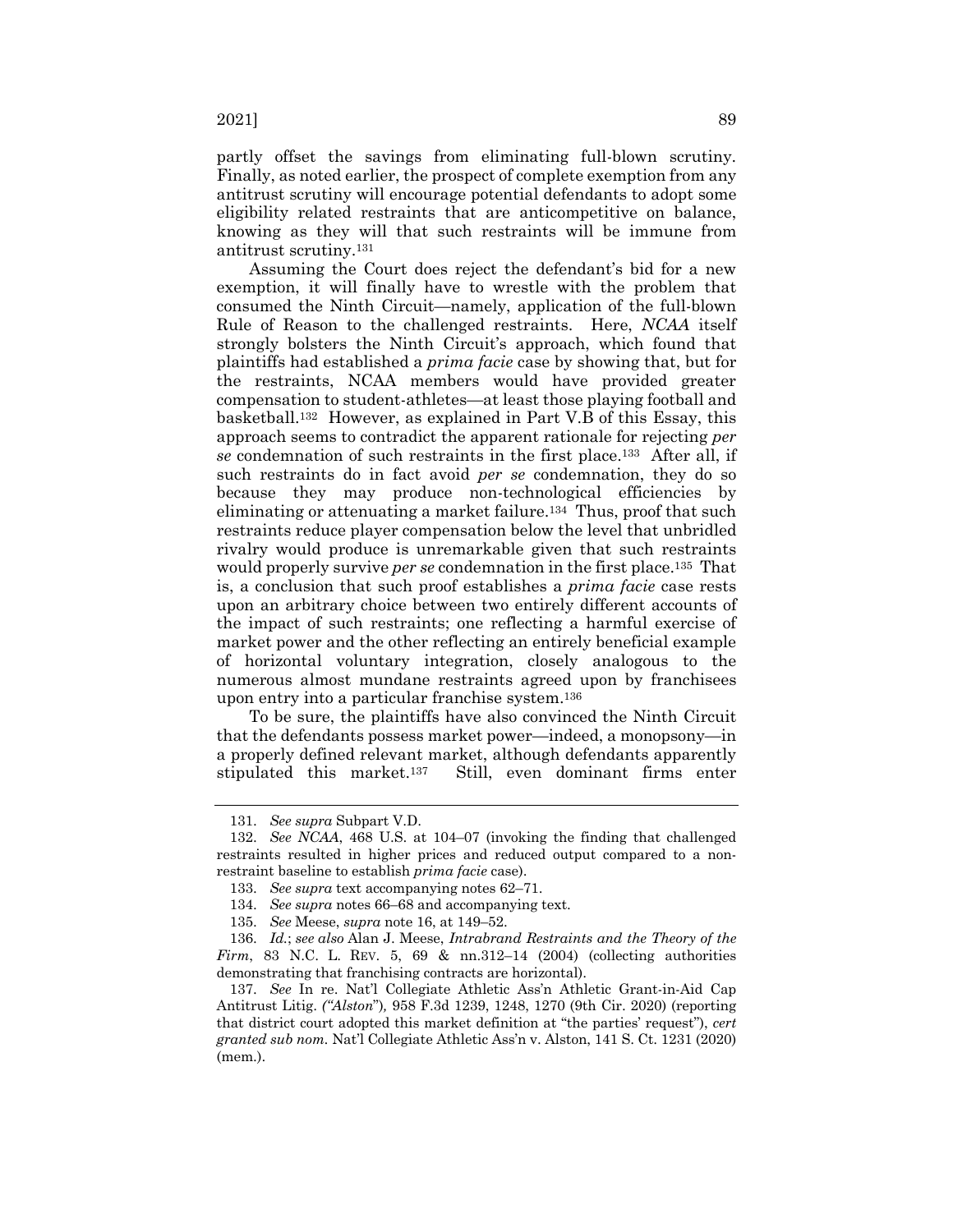agreements that overcome market failures and produce benefits.138 Proof that such a firm has entered a contract does not, without more, logically give rise to a presumption that the agreement produces antitrust harm. This is so even if the restraint produces prices that are higher than those that a non-restraint world would create. Only proof that the challenged restraint reduces output, properly defined, would, as a logical matter, suffice to establish a *prima facie* case.<sup>139</sup> However, plaintiffs apparently made no attempt to define the proper measure of output in this context or link the imposition of the restraints to any reduction in that measure.

The Court could therefore reverse and remand for additional assessment of whether the plaintiffs have established a *prima facie* case. The plaintiffs would thus have an opportunity to define the proper measure of output and prove that the restraint reduced output measured in this manner.

In any event, regardless of how the plaintiffs have established a *prima facie* case, the defendants have in fact satisfied their burden of producing evidence that the challenged restraints produce significant benefits. If the defendants had not discharged this burden, there would have been no need for the plaintiffs to adduce evidence of a less restrictive alternative that supposedly produces identical benefits. Moreover, as explained earlier, proof of such benefits further undermines any presumption that a restraint produces anticompetitive harm, in this case, by establishing that the agreement overcomes a market failure.140 As a result, there is no rationale for calculating the magnitude of these benefits or comparing such benefits to presumed harms—because there is no longer any reason to presume that such harms exist. Indeed, proof that the restraint in fact overcomes a market failure both negates any presumption of harm and establishes that the restraint produces benefits, thus requiring a conclusion that the practice unambiguously improves welfare.

Proponents of the lower court's decision may respond that courts should nonetheless assess whether there is a less restrictive means of achieving the same benefits as the challenged restraints. Proof that such an alternative exists, they might say, suggests that the defendants have adopted the restraint mainly or just partly to exercise market power. But any such argument begins with the assumption that the restraints are restrictive to begin with. Absent

<sup>138.</sup> *See* Alan J. Meese, *Monopolization, Exclusion, and the Theory of the Firm*, 89 MINN. L. REV. 743, 845 (2005) (explaining that some "exclusionary agreements can overcome market failures" and result in "significant cognizable benefits").

<sup>139.</sup> *See* Hovenkamp, *supra* note 42, at 324 ("The plaintiff generally makes out a prima facie case by finding an anticompetitive effect, which means either a restraint that tends to reduce output or that excludes a significant firm or firms.").

<sup>140.</sup> *See supra* Subpart V.B.